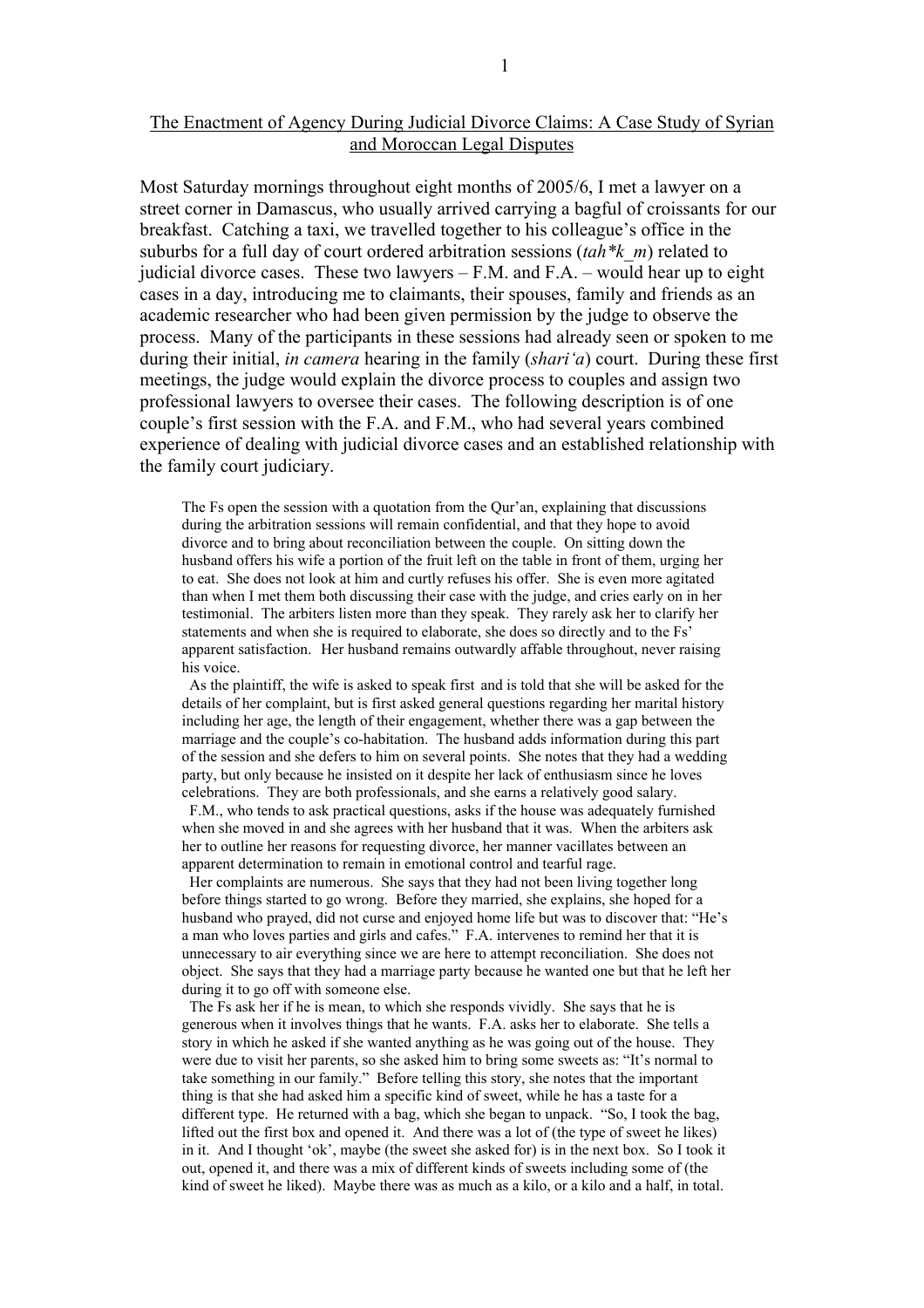I thought this is strange. I'd got to the box at the bottom of the bag, but I took it out and opened it and in it – you know what this sweet is like – there were five tiny lines  $\lceil \frac{d}{dx} \rceil$ thin line in the air with both thumbs pressed against her forefingers in the air] of (the sweet she liked) at the bottom of the box. Why?"

 In addition, she alleges that he dislikes her family. He says insulting things about them. He counters that her sister had a kitten with blue eyes and that she and her family joked that it looked like him. She continues by claiming that he is impatient with her commitment to regular prayer. She then relates a story in which she once returned later than usual from work to furious questioning about her whereabouts, although it was "only ten minutes" difference and the result of having run into a friend. F.M. asks: "He's jealous?" She replies: "Very." She says that he followed her into the bedroom, pushed her down onto the bed and "hit me for two hours." She becomes tearful and struggles to continue calmly. She is advised by F.A. to take her time and that they are here to listen to her.

 Finally she objects to what she claims is his poor communication. She uses a generalised example of asking her husband what he would like to eat for dinner and him replying: "Whatever you like that's your department." Then says he will later complain when she presents his meal by saying: "Not this. Why didn't you make something else?" At this point she leaves her first person narrative to ask: "What am I supposed to do?" Neither of the arbiters respond.

The interactions during this session clearly illustrate the complexity of the 'agentic dimension of social action<sup>'1</sup> during divorce hearings in the court. This couple met F.A. and F.M. for three further sessions before the judge finally issued a ruling on their case. During these hearings, both spouses expanded on and elaborated their claims and new actors entered the sessions in the form of spouses' friends and family members providing supporting testimony and lending moral support. Throughout this process the arbiters' attitudes towards this couple developed, albeit often elliptically, as they sought a legal conclusion to the dispute. Throughout the sessions they made it clear to the couple that that reconciliation would be preferable to divorce, and stressed that they could easily close the claim should both spouses decide to give their marriage a second chance. These efforts were unsuccessful. This wife persisted that she was unable to reconcile with her husband, and the judge eventually ruled for a judicial divorce on the arbiters' recommendation.

 This paper draws on observation of this and other cases to assess the enactment of agency by couples and court personnel during judicial divorce hearings under the provisions of Syrian and Moroccan Muslim personal status laws, and its effect on legal settlements. Recent reform of Morocco's *Mudawwanat al-Usra* (2004) has significantly increased women's, and partly extended men's, access to divorce. Syria's Muslim personal status Law No. 59 (1953) has included a comparable provision since the law's enactment, which is routinely applied by judges in the Damascus family courts. Consideration of Syrian and Moroccan judicial divorce cases therefore allows interesting comparisons between actors' behaviours and interactions under two different Muslim personal status law systems at different stages of assimilating a legal provision into court practice.

 Interactions between all the actors are significant for an understanding of the judicial divorce process but in this paper, I pay particular attention to women's enactment of agency. While Moroccan and Syrian Muslim husbands can effect divorce through unilateral repudiation (*t\*al\_q*), or negotiate an agreement to divorce their wives in return for some form of compensation (*mukh\_la'a*), wives must apply to the court if they wish to end their marriage. Many Moroccan women requesting judicial divorce prior to 2004 found that their agency was constrained in court,

 $\frac{1}{1}$  $1$  Emirbayer & Mische: 963.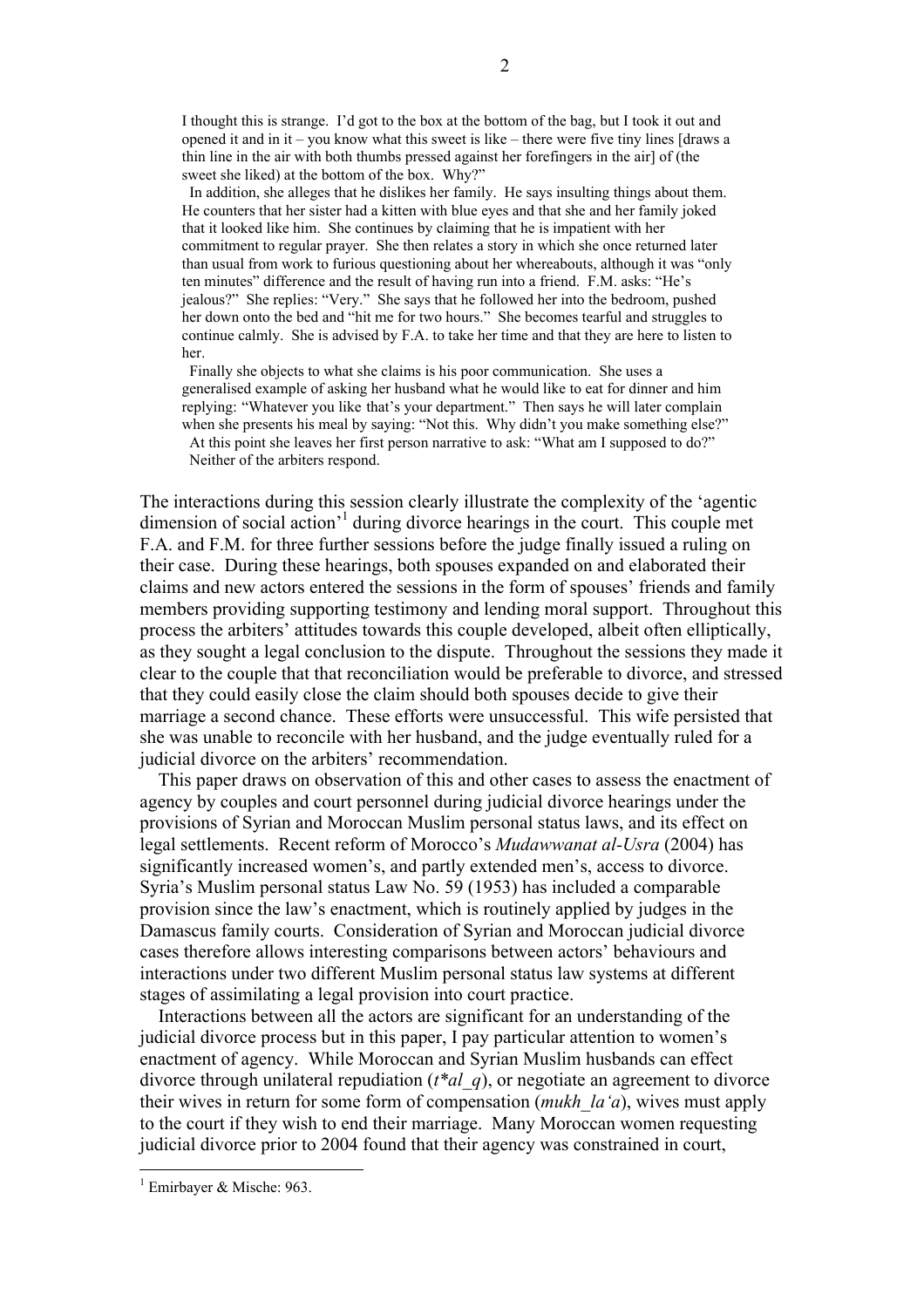however legal reform has significantly transformed the enactment of women's agency in this respect.

 Before analysing actors' interactions, claims and behaviours, I outline my working definition of agency and the specificities of the law and procedure governing these claims. I discuss both how the wording of the legal rules, court procedure, levels of legal awareness, socio-economic circumstances and social norms shape women's divorce claims, and to what extent the agency of court personnel is enabled and constrained by these factors, combined with the judicial culture in which they operate and their ties to the state. Through a close analysis of some cases, I then offer a loose typology of actors' behaviour in court during the judicial divorce process, analysing what contributions are made by actors' expectations and past experiences. In conclusion, I attempt to respond to three questions: 1/ What factors facilitate and constrain agency within the context of judicial divorce claims, 2/ How is agency enacted by actors, and 3/ What are its effects on court rulings on divorce?

# *Agency, Institutional and Discursive Structures and the Family Court*

Although the instigation of a judicial divorce claim in court would seem to presuppose agency on the part of women orchestrated towards changing their personal situation, $2$  this assertion should not neglect the observation that the "choice that agents make are always within the realm of structurally provided possibilities."<sup>3</sup> This observation touches on the much-disputed issue as to what extent agency is strategic and negotiates structures, and to what degree it simply replicates them. Benhabib describes feminist scholars at extreme ends of this debate as conceptualising the enactment of agency as 'gender, class and race struggles through which power is negotiated, subverted as well as resisted by the so-called "victims" of history' [or] … adopt[ing] a position influenced by Foucault that conceptualises agency as a product of 'mechanisms of social and discursive control'.4

 Anticipating some of the findings of this paper, my working definition of agency emerges from observation of legal processes related to judicial divorce. During my fieldwork, I observed actors regularly both appealing to, and subverting, structures. Consequently, I situate the agency of legal professionals and lay actors during the hearing of these cases in the Moroccan and Syrian family courts as moving along a continuum between 'rational choice and norm orientated approaches.<sup>5</sup> This position accommodates actors both pursuing 'rational choice' *strategy* or *negotiation*, and demonstrating 'norm orientated' behaviours that *replicate*, or *acquiesce* to, structures. I intend in adopting this model to avoid over-simplified implications that rational choices are fully independent of structures, or that claims and behaviours referenced to 'mechanisms of social and discursive control' are uniform and always predictable. In addition, my data includes observation of 'uncontrolled emotional explosions'<sup>6</sup> that cannot easily be categorised as strategic, and appeared to transgress normatively approved behaviour.

 In order to explain the impact of structures on the Moroccan and Syrian judicial divorce process, and the level of predictability of actors' responses to them in the

 $\frac{1}{2}$ <sup>2</sup> This change need not necessarily be the issuing of a court ruling. See Mir-Hosseini 2000 & Moors 1995.

<sup>&</sup>lt;sup>3</sup> Hays 1994: 64.

<sup>4</sup> Benhabib 2004: 87.

 $^5$  Emirbayer & Mische 1998: 968.

 $6$  Falk Moore 1995: 17.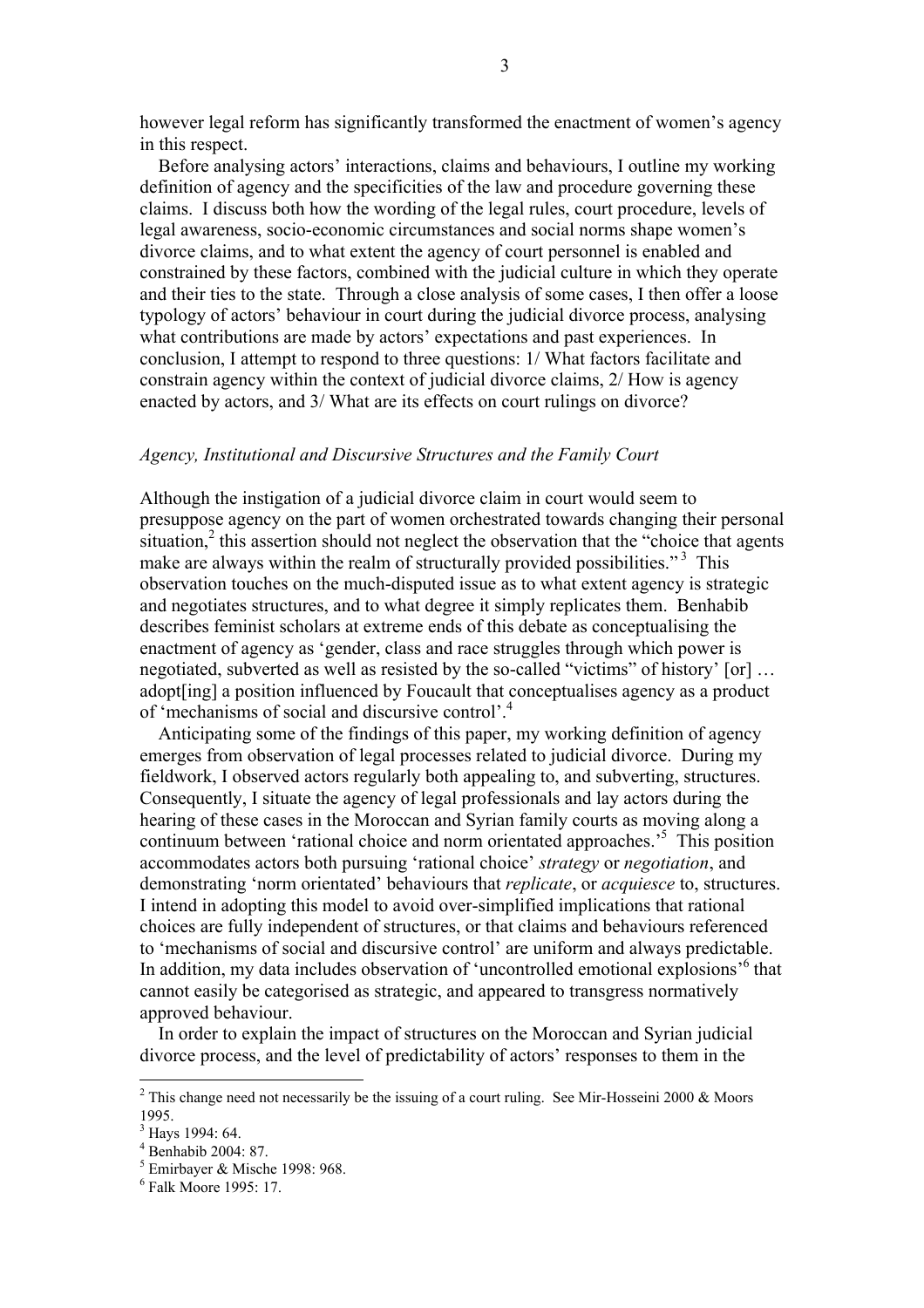Moroccan and Syrian family courts, I maintain that agency is shaped by both *institutional* and *social* structures. Furthermore, I follow the argument that actors' *reflexive* interpretations and mobilisation of these structures are responsive to both the court, and their social, environments. Although Hays notes that it is a truism to state that, "structures are both the source and the outcome of human action,"<sup>7</sup> this position provides an excellent grounding for assessing the extent to which actors' initiatives, responses and interactions either replicate and 'reinforce', or negotiate and 'challenge' the structures mobilized during judicial divorce cases.

 For the purposes of this paper, I understand *institutional* structures as including the legal rules including any related explanatory texts, established court procedure, economic (specifically financial) constraints and judicial culture.<sup>8</sup> While these factors lend shape to the progress of court cases, they may be open to negotiation and contestation, such as in judicial interpretation of legal rules and litigants' decisions about how to legally frame their disputes. I understand *social* structures as norms and practices that can be mobilised to underpin, restrain and justify actors' arguments and claims during court hearings. My findings suggest that although actors may recognise the *general* dominance of some social norms and practices, the *specific* applicability of many is contestable. Actors in the Damascus court might concede that minor sons should remain under the direction of their estranged fathers or that wives should respect their husbands' opinions, while arguing that a teenage son's financial maintenance of his mother and siblings awarded him the right to be treated as a legal adult or that a husbands' behaviour has undermined his claim to any respect from his wife. Moreover, actors may dispute the age a working son should reach in order to be considered an adult, and the type of behaviour that can be considered intolerable from a husband. Institutional and social structures therefore inevitably contribute to, but are not necessarily predictably prescriptive in, actors' enactment of agency.

 Existing studies, if not explicitly theorised as such, have frequently identified both institutional and social structures shaping legal practices in Muslim family courts and have discussed the contribution that actors' agency makes towards final judicial rulings. Several of these socio-legal studies have considered the enactment of agency both inside and outside the court.  $\int$  Full analysis of the circumstances and decisions leading to a claimant's appearance in court to request a judicial divorce is beyond the scope of my data, but access to, and use of, the courts is clearly facilitated by lay actors' legal knowledge, their financial and psychological resources, social capital and support networks. As Mir-Hosseini has observed, legal cases are often part of a protracted disputes that is only partially reflected in the court's file.<sup>10</sup> Whether claimants frame and submit their disputes as legal cases can depend on whether they have recourse to the support of family or their community, and their subsequent success may be reliant on access to reliable legal advice.<sup> $11$ </sup> Even if a dispute evolves into a legal case, extra-legal negotiations may continue between disputants, their families, friends and lawyers.

<sup>-&</sup>lt;br>7  $<sup>7</sup>$  Hays 1994: 63.</sup>

<sup>8</sup> I recognise that many *institutional* structures are at least partly socially constructed. Judicial culture may be susceptible to political intervention, social and economic change, and/or litigants' normative claims (ie. child maintenance awards are calculated referring to the basic cost of living and financial guardians' abilities to pay). Although there will be variations in individual rulings, judicial culture does establish an evaluative 'range', to which judges tend to abide.

<sup>9</sup> Mir-Hosseini 2000; Moors 2008; Shehada 2005.

<sup>&</sup>lt;sup>10</sup> Mir-Hosseini 2000: 50.

<sup>&</sup>lt;sup>11</sup> Mir-Hosseini 2000: 111-2; Shehada 2005: 113; Wurth 1995.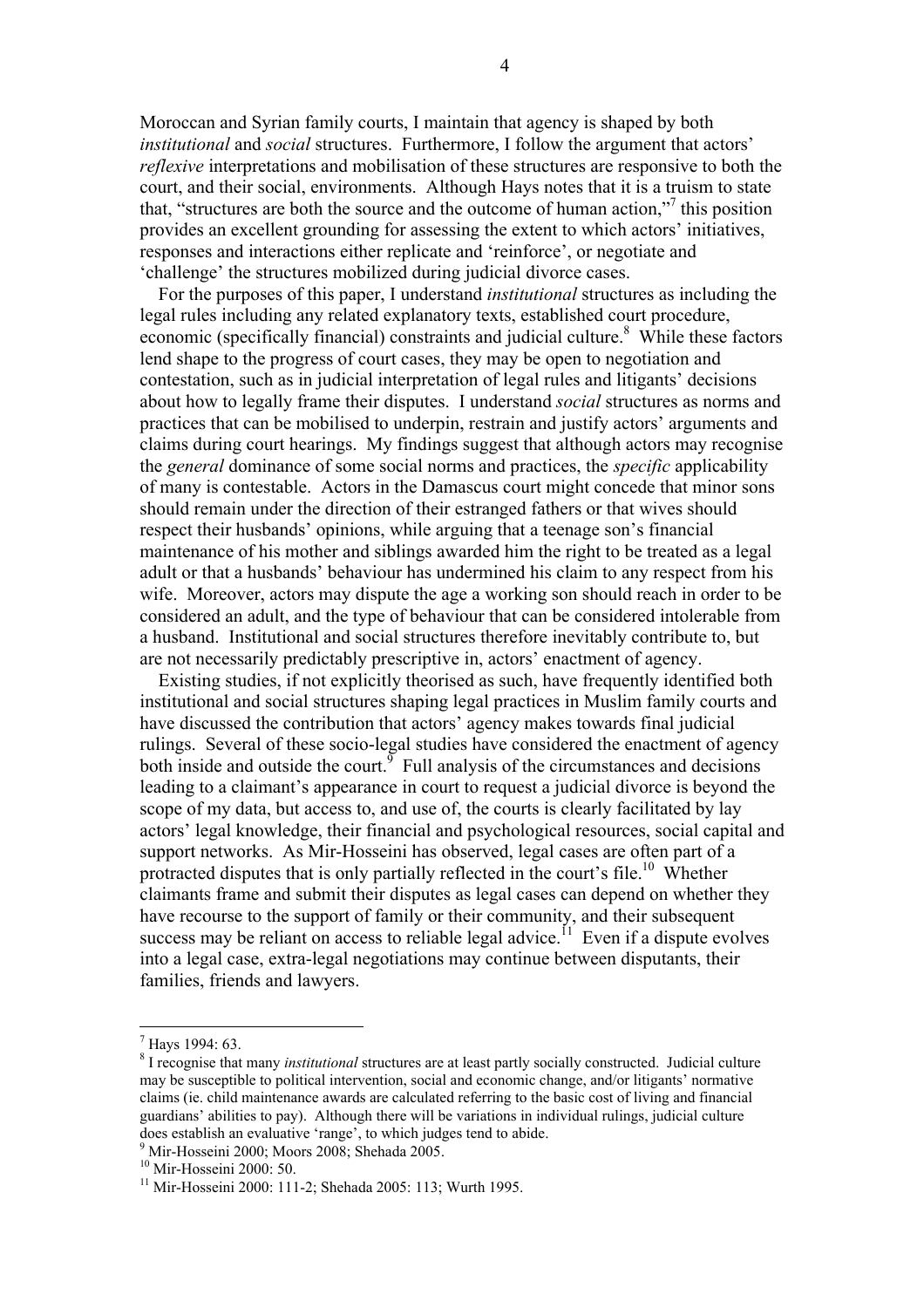Furthermore, the family court is an unfamiliar environment to most litigants. In entering it they find that their cases are subject to institutional structural constraints such as the content of statutory law, whether the police issue a defendant the summons, whether there is time to hear a case, what magistrates perceive as real grounds for a claim and the financial cost of pursing a case.<sup>12</sup> In addition, many lay actors are not fully cognisant of the content of the legal rules and court procedure, which may not reflect their expectations. Mir-Hosseini notes discontent voiced by Iranian wives in the mid-1980s 'aware of a man's inability in the pre-revolutionary period to effect divorce without establishing grounds' when informed in court of legal reform enabling husband's to register unilateral divorce  $(t^*al \ q)$ .<sup>13</sup> In addition, the unequal power relationship between litigants and judges ill equips lay actors to challenge the interpretation and application of legal rules. Discussing Malay courts, Syed Hassan and Cederroth note that although court personnel are 'expected to operate strictly at the level of Islamic substantive and procedural law, not at the level of local knowledge of what is right and wrong<sup>14</sup> they are apparently influenced by social and religious norms in refusing to give divorces to wives with required statutory levels of justification.

 Although the institutional structure of a judicial culture is more difficult to characterise than state legal rules and procedure, its influence is identifiable in most studies of Muslim family courts. Family court judges have been observed exercising their discretion in order to secure litigants favourable rulings *despite* a legal rule. Shehada provides evidence of Gazan *shari'a* court judges using various informal strategies, or invoking their authority, to reach a resolution that favours female claimants. However, as demonstrated in her account of a man who was insistent that the court should grant him a divorce against his wife's wishes,<sup>15</sup> the importance of legal rules to the judicial culture cannot be discounted. Mir-Hosseini's assessment of Iranian and Moroccan family courts emphasises the interaction of legal rules and judicial practice in noting that the courts are environments in which 'approved marital behaviour is rewarded and spouses who violate the norm are punished.<sup>16</sup>

 Shehada shares a similar approach to Mir-Hosseini in focussing on how female litigants in Gaza 'often search for gaps of indeterminacy, ambiguity or uncertainty in the interplay of codified law, social customs and the multi-referential framework of the judiciary to find space to express and materialize their needs and interests'.<sup>17</sup> Lay actors may be more successful in negotiating, or avoiding, legal rules out of the purview of the court. Antoun describes sister-exchange marriages in Jordan involving no payment of dower (*mahr*), commenting that from 'the point of the view of the court, as long as the marriage contract stipulates a *mahr* the court recognises the marriage as valid regardless of local custom, that is, regardless of whether or not the *mahr* has been paid to the bride as the law stipulates.<sup>'18</sup> Moors finds that a rural bride in 1940's Jabal Nablus in Palestine would consider that 'it was self-evident that her father would take part of her dower.<sup>19</sup> Although both Antoun and Moors note that changes in the Jordanian and Palestinian socio-economic environments have lessened

 <sup>12</sup> Lazarus-Black 2001: 390.

<sup>&</sup>lt;sup>13</sup> Mir-Hosseini 2000: 60.

<sup>&</sup>lt;sup>14</sup> *Ibid.* 204.<br><sup>15</sup> *Ibid.* 121-123.<br><sup>16</sup> *Ibid:* 54.

<sup>&</sup>lt;sup>17</sup> Shehada 2005: 11.

<sup>&</sup>lt;sup>18</sup> Antoun 1980: 457.

<sup>&</sup>lt;sup>19</sup> Moors 1995: 97.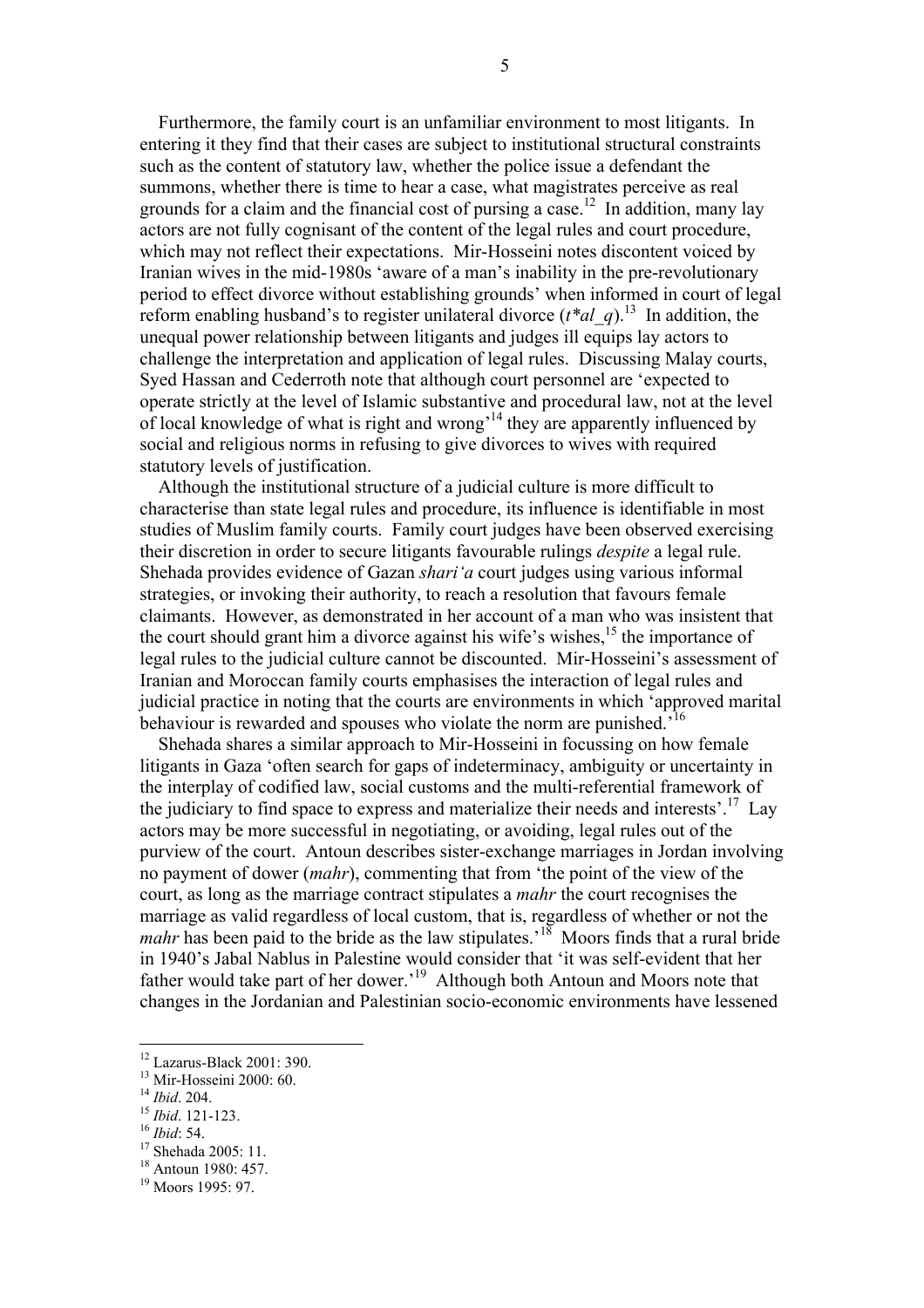social practices in which women do not receive their *mahr*, judges and lawyers during my Moroccan and Syrian fieldwork described lay actors' similarly negotiating and avoiding legal rules.

 There is evidence that lawyers are better placed than lay actors to challenge family court judges and to negotiate the courtroom's institutional structures. Mir-Hosseini has commented that litigants who hired the services of lawyers in Moroccan courts benefited from access to legal know how.<sup>20</sup> Since family court judges in Damascus had good relationships with some lawyers, it seems reasonable to speculate that some meetings between the judge and lawyers might have been beneficial beyond the receipt of basic advice.<sup>21</sup> However, the costs of taking on a lawyer are prohibitive for many Syrian and Moroccan lay actors, as are some of the other costs associated with court cases.<sup>22</sup>

 Institutional structures including the legal rules, habitual court procedure, financial considerations and judicial culture, whether negotiated or acquiesced to by actors, therefore establish the legal environment within which court cases are processed. Social structures, however, frame the arguments and claims that provide many of the justifications, claims and reasoning on which judges base their rulings. Actors are likely to be more conscious of activating arguments and rationales in court than in daily life, but they still largely draw on socially recognizable norms.

 In discussing a plea for judicial divorce in an Egyptian court, Dupret argues that legal concepts such as harm are used in a 'stable, unproblematic and unquestioned manner<sup>223</sup> by the judge who 'orients to a conception which he thinks he shares with, and which will be confirmed by, other people participating in the judicial process'.<sup>24</sup> These categories are understood by litigants and witnesses who orchestrate their testimony towards establishing 'the constitutive element'<sup>25</sup> of their case. During court hearings, the judge seeks to bring together all the necessary components to support a procedurally correct ruling in which facts are rendered into recognizable legal categories. Dupret, therefore, considers that 'most of the judge's work happens in his writing of the ruling<sup>26</sup> which privileges and orders the facts.

 Similar recourse to recognisable social structures is identifiable in studies of Muslim family courts that have found judges are conscious of litigants' class, comportment and dress when evaluating their cases.<sup>27</sup> Shehada argues that female litigants 'who appear totally victimised and wear highly conservative clothing receive sympathy from the *qudah* [judges].<sup>28</sup> Regardless of her assessment of judicial responses, Shehada seems to suggest that some women enact personas that they believe will gain them an advantage in court. Mir-Hosseini has also suggested that litigants exploit judges' assumptions about the significance of their social status, gender and personal morality when making claims.

 <sup>20</sup> Mir-Hosseini 2000: 111-2.

<sup>&</sup>lt;sup>21</sup> Brittan comments that informal discussions between 'role-players or functionaries' are 'the bedrock of negotiation which feeds back into the formal apparatus of the legal system. Bargains are struck, deals are made, perhaps favours are distributed, and political pressures are applied … Negotiations are conducted which are then translated into the formal institutional level.' Brittan 1981: 180.

 $22$  One lawyer practising in southern Morocco told me that she had arranged to personally pay for the DNA test required to prove the paternity of a client's child.

 $23$  Dupret 2005a: 14.

<sup>24</sup> *Ibid:* 19. <sup>25</sup> *Ibid*: 21. <sup>26</sup>

<sup>&</sup>lt;sup>26</sup> Dupret 2005b: 160.

<sup>&</sup>lt;sup>27</sup> Mir-Hosseini 2000: 70.

<sup>&</sup>lt;sup>28</sup> Shehada 2005: 91.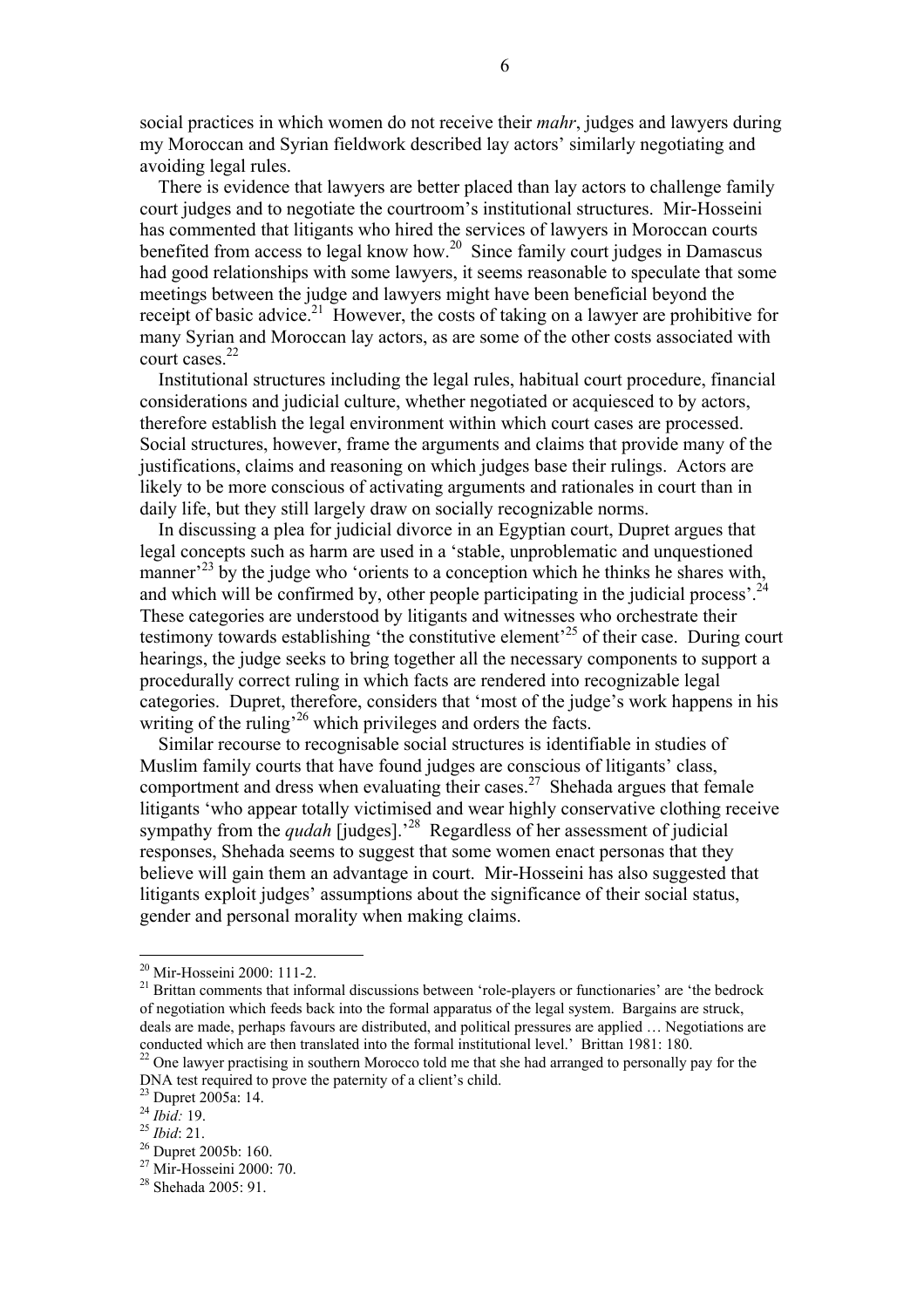Lay actors, particularly women, have also been observed avoiding social structures that might be disadvantageous to them by reaching agreements outside of the courtroom that bypass court proceedings.<sup>29</sup> These negotiations can subvert both legal and social practices. Strategies adopted by women may involve the kind of 'trade offs' identified by both Welchman and Mir-Hosseini, in which they agree to forgo legal entitlements in order to settle their dispute. Mir-Hosseini has found that some Moroccan women in the mid-1980s persuaded their husbands to divorce them (through *mukhala'a* contracts) by agreeing either to relinquish custody of their children or to excuse the children's fathers from having to pay child maintenance.<sup>30</sup> Welchman has also noted some women attending West Bank family courts during the past thirty years have agreed to give up their children in return for a unilateral (*tal\_q*)  $\frac{1}{2}$ divorce<sup>31</sup>

 Socio-legal studies of Muslim family courts have therefore extensively documented litigants' agency within the context of the legal rules, court procedure, economic circumstances and social processes found within and surrounding the court, and have considered the extent to which claimants in court either adhere to or challenge the legal categories reproduced by the family court judiciary. My own analysis is confined to court and legal advice centres but shows that women, their husbands and court personnel both replicate and negotiate institutional and social structures during judicial divorce cases.

### *Fieldwork Data and Methodological Issues*

The data for this paper was collected during ten months PhD observation of the work of a Damascus Muslim family (*shari'a*) court in 2005, and seven months postdoctoral fieldwork in Morocco – principally conducted in Rabat, Casablanca and Marrakesh – in 2007/8. Application of Muslim personal status law in both Morocco and Syria is the remit of specialised Muslim family courts presided over by judges who are graduates of university faculties of law.<sup>32</sup> The law applied is codified, with recourse to dominant Hanafi opinion in Syria (SPSL Article 305) and Maliki doctrine and interpretation of classical Islamic law (*ijtihad*) in Morocco (*Moudawana* Article 400) should the judge be confronted by any matters not addressed by state legal rules. Both Moroccan and Syrian family courts are regulated by civil procedure, with some deviations in matters such as an often-observed requirement that women testify in pairs. Litigants are under no obligation to hire lawyers to represent them or to conduct their case, and such is competition for work that lawyers rarely specialise in family law cases. Legal documents are frequently drafted by self-employed clerks (*k\_tibun*) operating from small offices, sometimes a table and two chairs, outside the

<sup>&</sup>lt;sup>29</sup> It should be noted that lay actors may be motivated to enter these agreements in order to speed up a conclusion to their dispute, and to avoid institutional structures such as the legal rules. 30 This is a divorce in which the husband agrees to repudiate his wife in return for some compensation.

The form that this compensation takes varies across legal jurisdictions and between individuals, but is usually monetary.

<sup>31</sup> Mir-Hosseini 2000: 151; Welchman 2000: 279.

 $32$  The Moroccan Ministry of Justice announced plans to invest in the family court system prior to the *Moudawana*'s reform, including training for practising judges and the establishment of seventy specialist courts. Muslim family courts in Syria are referred to as *shari'a*, marking them apart from arenas processing family disputes falling under Syria's other denominational family laws. While all of the family court judges I encountered in Damascus were law faculty graduates, some Moroccan informants noted that a few older Moroccan family court judges might be graduates of faculties of religion.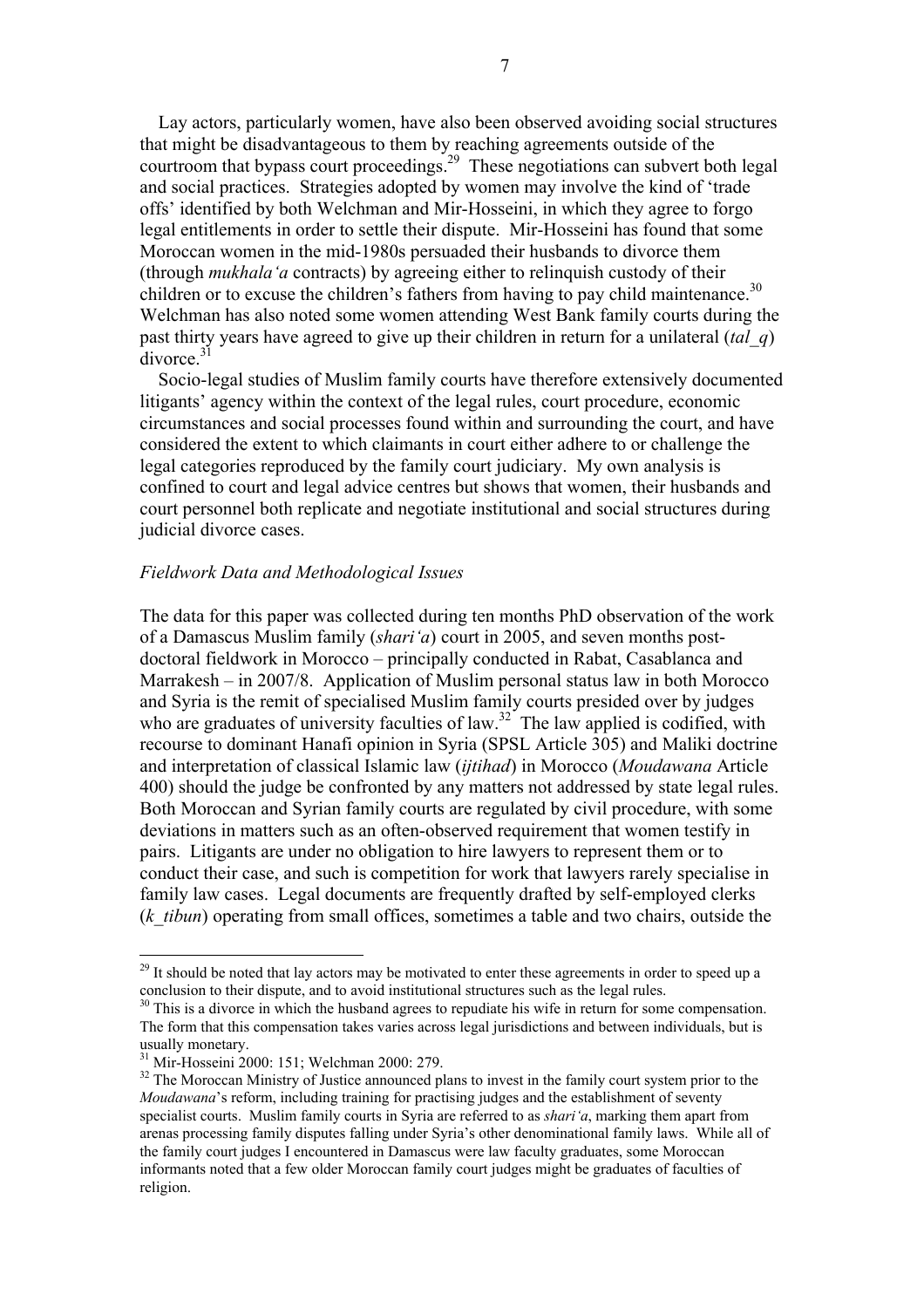courthouse. Whether represented by a lawyer or not, both Moroccan and Syrian litigants and their witnesses will come into direct contact with the judge during the hearing of their case. In the Damascus court, at least, this contact could involve informal enquiries in the judge's office, or telephone calls.

 The comparative perspective I will be adopting in the subsequent discussion of Damascus and Marrakesh judicial divorce cases is complicated from a methodological perspective by pronounced differences in the quality of my data. In Damascus I had extensive access to the family court, including permission to attend court hearings held *in camera*, access to active case files and authorisation to observe mediation sessions related to judicial divorce cases. I added to this data through informal discussions with the judge, professional mediators, lawyers, and litigants and their families. In contrast, I was not granted a permit to conduct research in the Moroccan family courts. Given my inability to openly conduct research in the Marrakesh family courts, the data I gathered in this field consisted of observation of the work of legal advice centres (or, *centre d'ecoutes*), semi-formal interviews with lawyers, legal advice workers, NGOs and interested academics, and attendance of press conferences, NGO round tables, skills training workshops and academic meetings.

 In part, the qualitative distinction between these two sets of data in a product of the political character of the fields themselves. The Syrian Muslim family courts have been subject to little academic attention and, at least of the time I did my fieldwork, there was no noticeable public debate about Syria's Muslim personal status law (SPSL) which was enacted in 1953 and has remained largely unchanged since 1975.<sup>33</sup> It appears that as a result the Syrian Ministry of Justice saw no reason not to issue a research permit allowing access to the family courts. Conversely, Morocco's first codified Muslim personal status law, the *Mudawwanat al-Usra* or *Moudawana* (1957/8) was the subject of extensive and controversial reform in 2004. The implications of this reform were the object of intense scrutiny during the period of my fieldwork, with interventions by NGOs, the Ministry of Justice and media, and public speculation about their impact on society. $3<sup>34</sup>$  The practical implementation of the law was apparently consequently considered politically sensitive. The methodological difficulty posed by the resulting disparity between my types of data for a consideration of actors' agency is most acute in that I was unable to observe the mobilisation of institutional and social structures by lay actors and court professionals at close quarters in the Marrakesh family courts, as I had in Damascus.

 Despite these discrepancies, I would defend the value of analysing Marrakesh judicial divorce cases in the light of my observation of the Damascus court. As will become clear the progress of Marrakesh judicial divorce claims demonstrate some interesting parities and differences from similar Damascus cases. Although my work raises some unanswered questions, comparison of the two sets of data suggests something about the evolution of legal professionals' work and litigants' behaviour. This comparison is of particular interest from the perspective of considering actors'

<sup>&</sup>lt;sup>33</sup> Svria's first Muslim personal status law was enacted as Law No. 59 (1953) and comprehensively addressed legal aspects of marriage, divorce, financial maintenance, guardianship and custodianship of minors and inheritance. It was subsequently amended by Law No. 34 (1975) which included provisions limiting men's capacity to marry second wives, regulating dower, maintenance and arbitration in marital breakdown and enabling divorcees to make a legal claim for compensation (*mut'a*) from ex-husbands who have arbitrarily divorced them. The law was subsequently subject to a minor amendment in 2005 increasing the ages to which divorced or estranged mothers retain the custody of their children by ex-husbands. 34 Minor amendments in 1993 made some procedural revisions to the *Moudawana*, but the 2004

reforms were significantly more radical.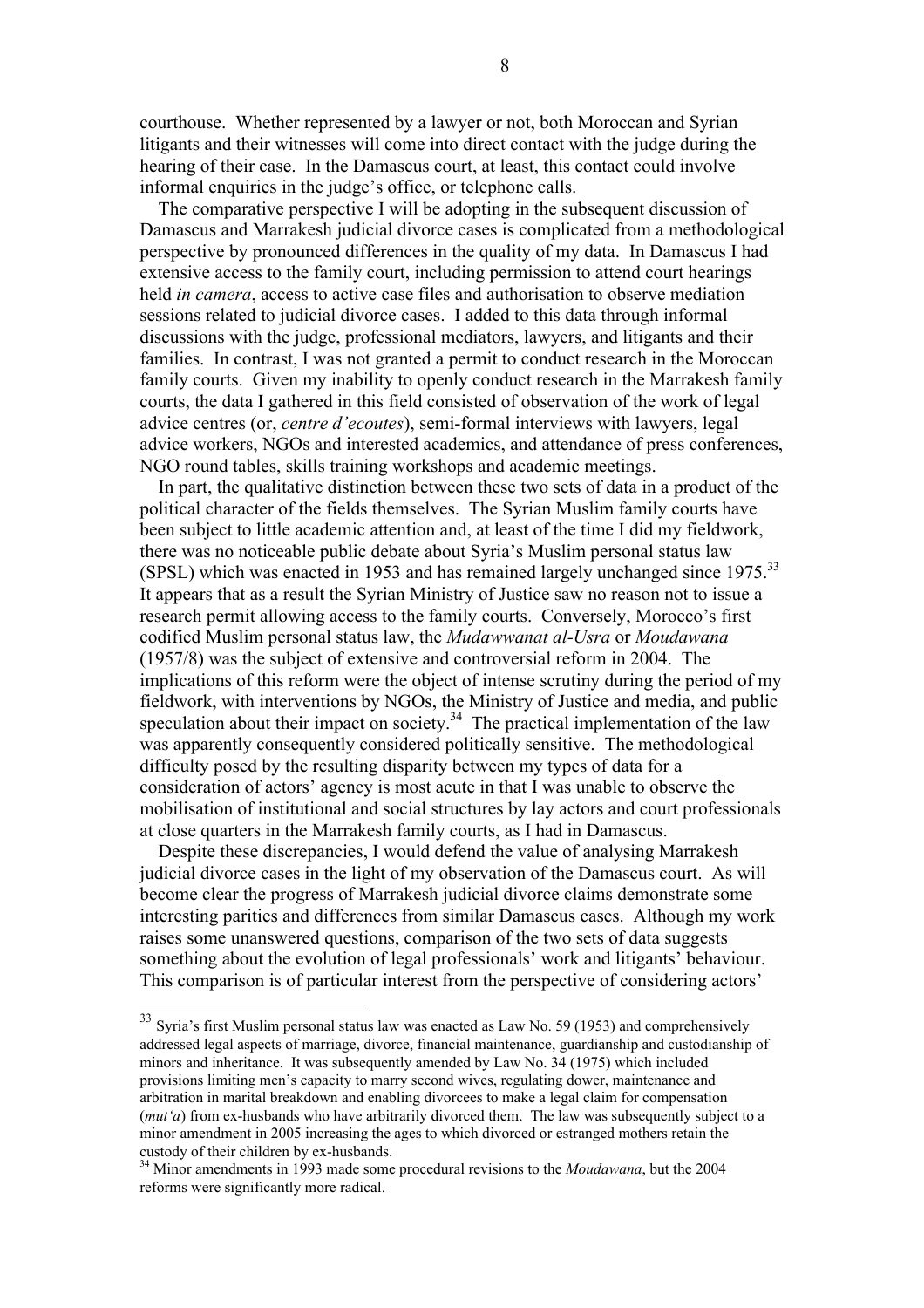agency in response to the introduction of an apparently 'open norm' into the legal rules, and their impact on emerging legal practice.

# *Institutional Aspects of Judicial Divorce in the Marrakesh and Damascus Family Courts*

The *Moudawana*'s reform can be situated within a ten year span in which several existing Muslim personal status laws were subject to substantive or procedural amendments, and which witnessed significant drives towards establishing codified Muslim family law in some Gulf states.<sup>35</sup> Although the political and social forces provoking each of these movements should be understood in their specific contexts, many states 'explain the provenance of particular provisions in their codifications through tracing them to the opinions of various past jurists and schools, combined with arguments made on the basis of changing socio-economic circumstances and the public interest.'<sup>36</sup>

 The preamble to the *Moudawana* (2004) states that the law was drafted within the limits of the Islamic legal tradition in response to 'requirements of progress and development' including changes within the family and to the status of women.<sup>37</sup> Criticism as early as the 1980s, notably voiced by intellectuals, argued that the prereform *Moudawana* supported a patriarchal ideal of the family, which did not recognise the financial contribution that women entering salaried employment were increasingly making to households.<sup>38</sup> Moroccan women have one of the highest levels of employment in the MENA, although most work in low paid jobs with little or no labour protection, such as textiles, agriculture, packing or domestic service. In addition, male migration to urban centres or Europe has lead to an increase in femaleheaded households in rural areas, where illiteracy rates are high and health services are poor.39

 On his accession to the throne in 1999, Muhammed VI identified poverty as a government priority and advocated women's and human rights, improved education and economic liberalisation. The success of subsequent programmes is debated, but issues such as HIV/AIDS, domestic and sexual violence, paedophilia and homosexuality have been introduced into the public sphere through the media,

 $\frac{35}{100}$  Law No. 1 (2000) & Law No. 10 (2004) in Egypt; Revolutionary Command Council Resolution No. 127 (1999), Law No. 19 (1999) & Law No. 22 (1999) in Iraq; Temporary Law No. 82 (2001) & Directive of the *Qadi al-Qudah* in accordance with Article 2 of Temporary Law No. 82 (2001) in Jordan; Law No. 51 (1984) as amended by Law No. 29 (2004) in Kuwait; Law No. 70-03 on the Family Code, Ordinance No. 1.04.22 (2004) & Joint Decision of the Minister of Justice and the Minister of Health No. 347-04 (2004) in Morocco; Sultanic Ordinance No. 32 (1997) on the promulgation of the Law of Personal Status in Oman; Amari Decree No. 22 regarding the Law of the Family (2006) in Qatar; *Qadi al-Qudah*'s Administrative Directive No. 15/1366 (1999), *Qadi al-Qudah*'s Administrative Directive No. 15/481 (2000), *Qadi al-Qudah*'s Administrative Directive No. 15/711 (2000), *Qadi al-Qudah*'s Administrative Directive No. 15/1358 (2000), Law of Maintenance Fund No. 6 (2005) & Draft Law of Personal Status (2005) in Palestine; Law No. 18 (2003) in Syria; Federal Law No. 28 (2005) on Personal Status in United Arab Emirates; and, Law No. 24 (1999) in Yemen. See Welchman 2007: 157-160.

<sup>36</sup> Welchman 2007: 13.

<sup>37</sup> Pressure to reform the *Moudawana* (1957/8) was identifiable within a decade of codification of the law, with active government consideration of the issue in 1965, 1970, 1974, 1979 and 1981. Buskens 2003: 77.

<sup>&</sup>lt;sup>38</sup> For an assessment of the impact of these legal rules on women's cases in the family courts during the same period see Mir-Hosseini 2000.

<sup>39</sup> http://iwraw.igc.org/pulications/countries/morocco.htm 19/08/08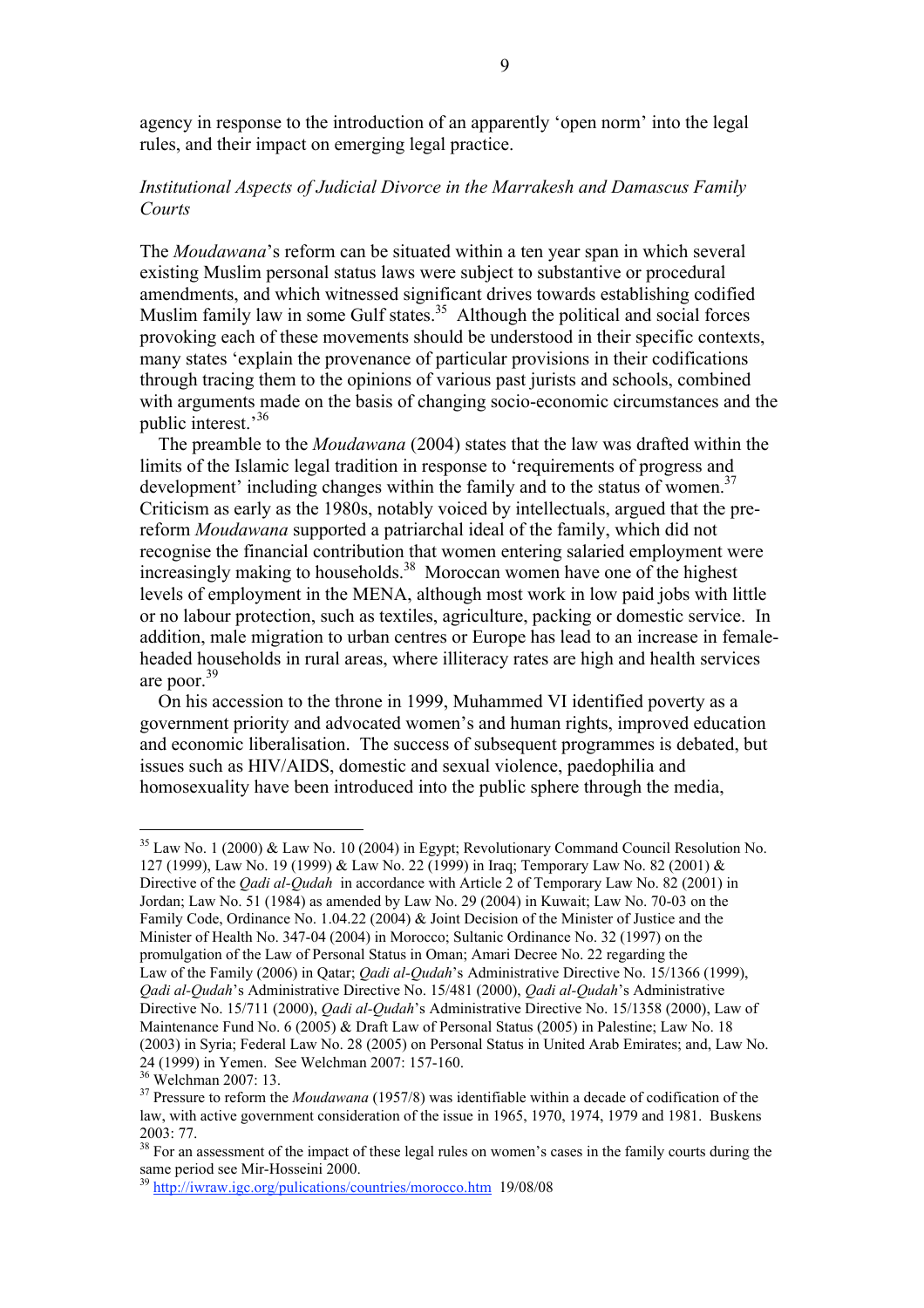government interventions, and NGO sponsored awareness raising campaigns. $40$  The state has also disseminated information about the reformed *Moudawana* (2004), although critics argue that these attempts have been inadequate and that there is still widespread confusion about the law.<sup>41</sup>

 The practice of personal status law in the Marrakesh family court can therefore be situated within a matrix of social and economic transformations and adjustments that have 'affected, reorganized and re-symbolized social institutions and gender roles.<sup>142</sup> Claims and debates about the implications that these shifts do and should have for women's legal, domestic, economic and political agency clearly impact on the performance of that agency through the involvement of women's NGOs, media criticism of government policy, academic critiques and political lobbying. However, a basic premise of my analysis is taken from Vatuk's work in the Indian Muslim family courts that women are rarely consciously challenging social structures when they mount a legal case, but 'are simply trying to improve their personal situation in a particular marriage.<sup>43</sup> In some cases, the only legal remedy may be petitioning for divorce.

 Both the *Moudawana* (2004) and the SPSL (1953) contain five comparable grounds on which litigants can make an application to the family court for a judicial divorce.<sup>44</sup> Judges are empowered to consider a wife's request for a divorce based on her allegations about particular medical defects in the husband (SPSL Articles 105-108, *Moudawana* Articles 107-111), his absence (SPSL Article 109, *Moudawana* Articles 104-106) or his failure to provide her with maintenance (SPSL Articles 110-111, *Moudawana* Articles 102-103). These grounds were provided for in the *Moudawana* (1957/8) as was the fourth ground that the husband has caused harm (*d,arar*) to the wife (SPSL Article 112, *Moudawana* Article 99-101). Article 99 of the *Moudawana* (2004) states that 'harm is caused both by a failure to respect a stipulation included in the marriage contract', and 'any ignominious behaviour by the husband or act against good character that causes the wife material or moral harm such that the continuance of the conjugal relationship is rendered unendurable'.<sup>45</sup> In addition to the innovative inclusion of failure to respect a condition in the marriage contract, this reformed 2004 provision removed a requirement contained in the 1957/8 law that the judge should take the wife's social status into account when assessing the harmfulness of the husband's behaviour. Article 112.1 of the SPSL similarly, if more loosely, defines harm as behaviour perpetrated against one spouse by another making it 'impossible to continue to live together'.<sup>46</sup>

 The fifth shared ground for the granting of a judicial divorce, which was newly introduced into Moroccan family law in 2004, are that there are irreconcilable differences, or is discord (*shiq\_q*), in a marriage (SPSL Articles 112-115, *Moudawana* Articles 94-97). $^{47}$  Both husbands and wives are entitled to request this form of

 <sup>40</sup> Campbell 2003: 38.

 $^{41}$  See Alami Mchichi 2007.

Bargach 2005: 252.

<sup>43</sup> Vatuk 2006: 219.

<sup>44</sup> The *Moudawana* (2004) also makes provision in Article 112 for the granting of a judicial divorce on the grounds that the husband has deserted his wife, or taken an oath of sexual abstinence.

<sup>&</sup>lt;sup>45</sup> Global Rights 2005: 27.

 $^{46}$  Hinchcliffe and Alami 1996: 234-235.

<sup>&</sup>lt;sup>47</sup> Provision for judicial divorce on grounds similar to harm and discord are found in Algeria's Law No. 84-11 (1984) Article 56, Egypt's Law No. 25 (1929) Articles 6-11, Iraq's Law No. 188 (1959) Articles 40-41, Jordan's Law No. 61 (1976) Article 132, Kuwait's Law No. 51 (1984) Articles 126-135 and Libya's Law No. 10 (1984) Article 39. See El-Alami & Hinchliffe 1996.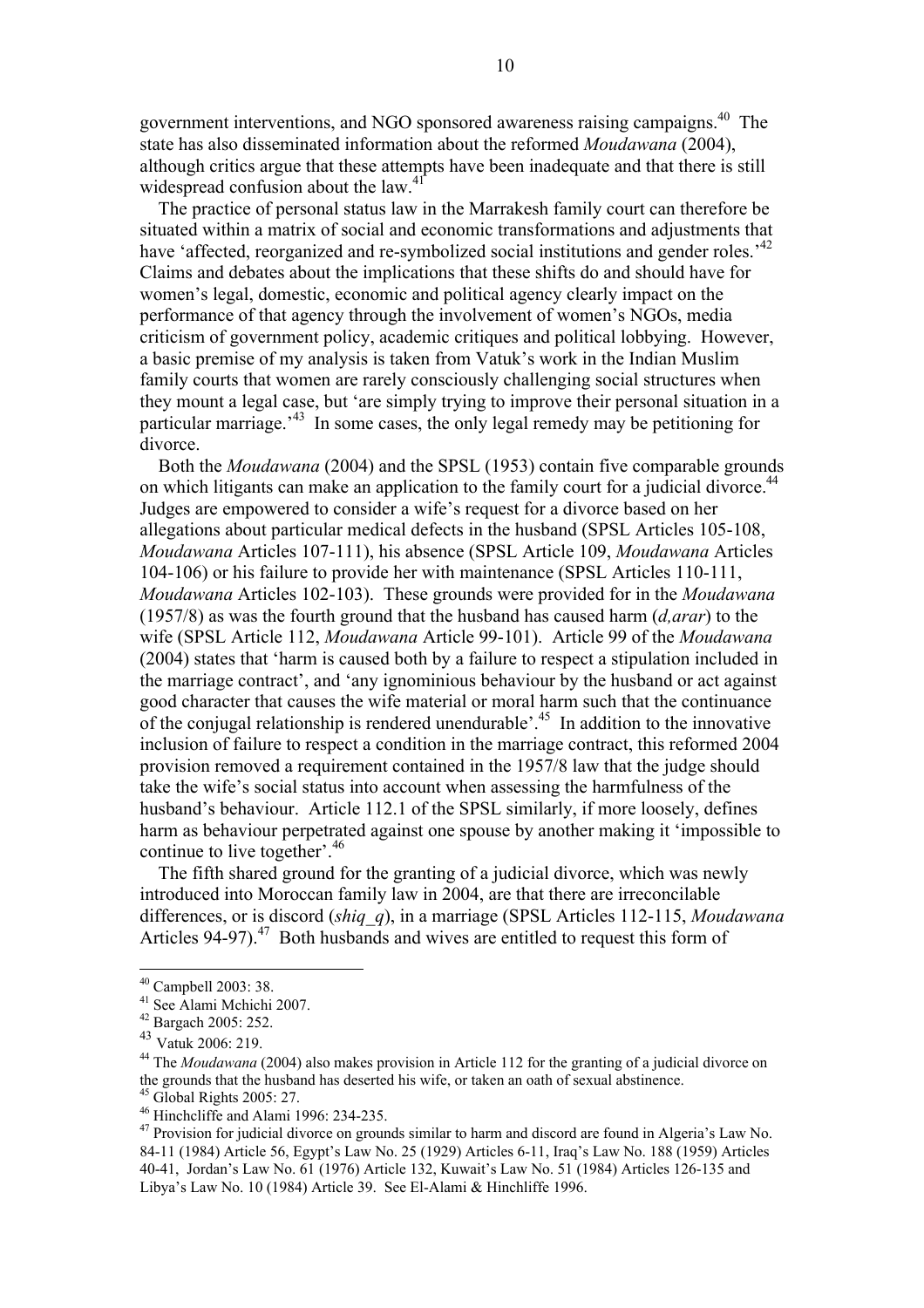divorce from the court.<sup>48</sup> The SPSL (1953) requires the judge to first consider claimants' pleas on the grounds of harm, and if these grounds are not proved to consider the case on the grounds of discord.<sup>49</sup> The *Moudawana* (2004) similarly provides for unproven judicial divorce claims on the grounds of harm to be subsequently considered on the grounds of discord,  $50^{\circ}$  although harm claims can only be made by wives and they are not a compulsory preface to discord cases being considered by the court.

# *Legal Interpretations of Harm, Discord as an 'Open Norm' and the Granting of Divorce*

Neither the terms harm nor discord are defined by the provisions of the SPSL (1953) or *Moudawana* (2004) or apparently by any additional explanatory texts, giving them the appearance of an 'open norm'.<sup>51</sup> Hesselink describes a norm forming the basis of a legal rule as 'more open when less situations are excluded from its applicability.<sup>52</sup> The content of such a norm becomes established through legal interpretation, except in the case of a 'completely open norm' which since it is applicable to all cases is 'no norm at all.' The 'open' character of judicial divorce provisions, by which I mean definitions of the proven circumstances in which courts will grant a claim, is therefore dependent on court interpretations of the meaning and applicability of the terms harm and discord. Although neither is defined by the legal texts, and the *Moudawana* (2004) no longer requires assessments of harm to take account of a wife's social status, in practice discord has proved to have by far the more 'open' quality.

 After conducting extensive fieldwork in Moroccan courts in the 1980s, Mir-Hosseini noted that procedural regulations in Morocco required a wife to decisively prove that she had suffered harm although 'the type and nature of proofs provided and accepted by the court vary from one case to another.<sup>53</sup> Previous to the  $2004$  reforms, Moroccan judicial divorce cases relied heavily on documentation and some of the court files described by Mir-Hosseini contained medical and police reports regarding physical injury caused to the wife by the husband. Although she found that in some cases establishing harm was 'straightforward',<sup>54</sup> such as in a case in which the husband was imprisoned for killing his son and another in which the husband had been sentenced for sexually assaulting his step-daughter, other pleas were based on a combination of complaints about absence, non-payment of maintenance and maltreatment. Finding that proving harm was difficult for most claimants, Mir-

<sup>&</sup>lt;sup>48</sup> Husbands as well as wives can request a judicial divorce on 'discord-type' grounds in Algeria, Iraq, Jordan, Kuwait and Libya. This is a legal right only accorded to wives in Egypt. Only wives can petition for judicial divorce on the grounds of physical defect, absence or non-maintenance since these grounds indicate a failure by the husband to fulfil the contractual duties of marriage. (Although a husband might find himself divorced on the grounds of his impotence, women are not subject to petitions on the grounds of their inability to conceive.) Divorces on the grounds of non-payment of maintenance and absence are revocable should the husband begin to honour his marital obligations.  $49$  Article 112, SPSL (1953) as amended by Law No. 34 (1975).

<sup>&</sup>lt;sup>50</sup> Article 100, *Moudawana* (2004).

 $<sup>51</sup>$  Published versions of the SPSL (1953) contain some judgements from the Court of Appeal, but no</sup> additional explanatory material. The Moroccan Ministry of Justice issued an explanatory text to accompany the *Moudawana* (2004) shortly after its enactment, but this simply restates the legal rules with regard to judicial divorce. This text is much more detailed in regard to other matters, such as the necessary conditions authorising the marriage of a minor.

<sup>52</sup> Hesselink 1999: 445.

<sup>53</sup> Mir-Hosseini 2000: 107.

<sup>54</sup> Mir-Hosseini 2000: 107.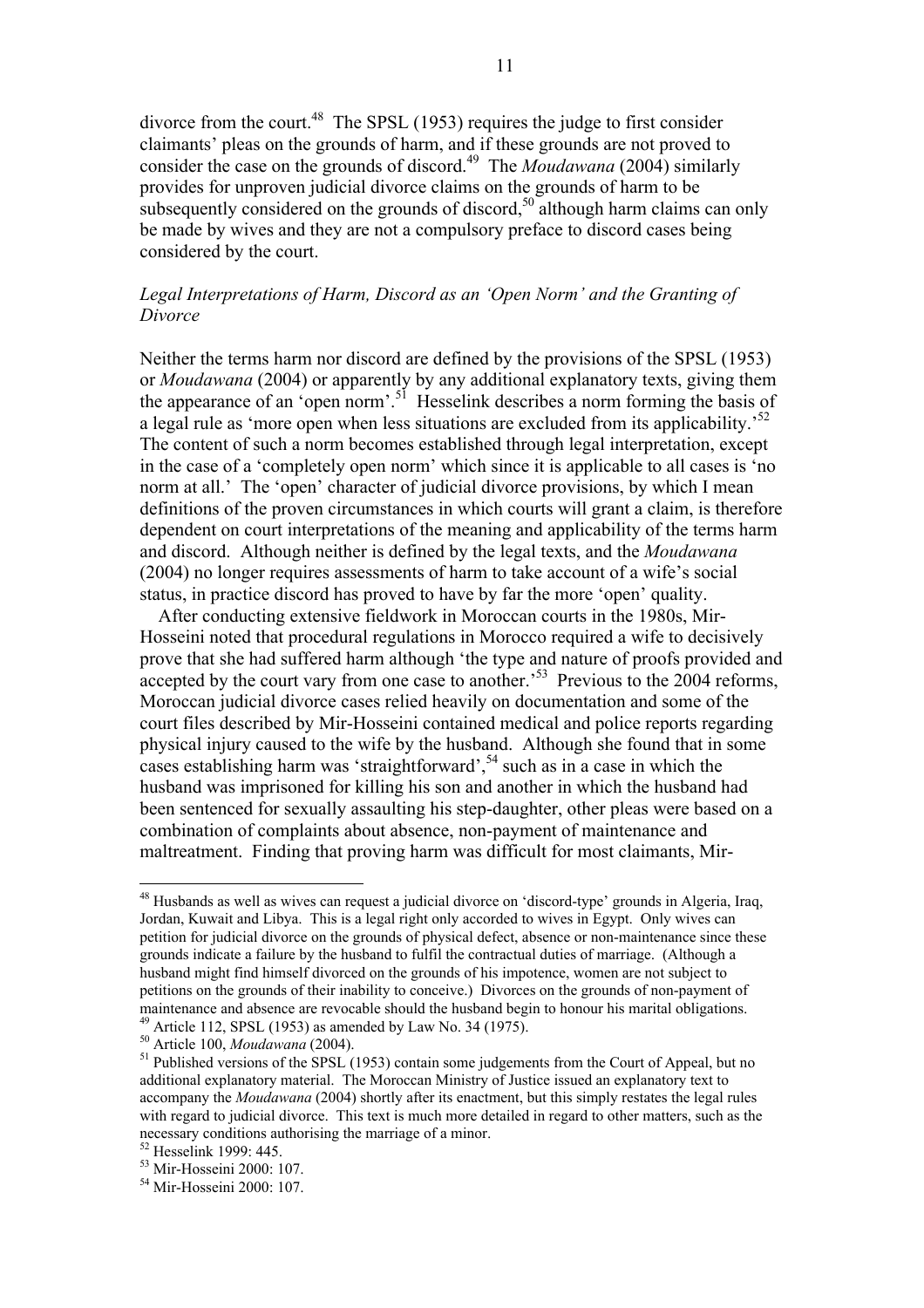Hosseini stated that '[w]hile violence appears to be a common element in most [cases], the boundaries between the grievances are hazy.<sup>55</sup>

 Court personnel in the Damascus *shari'a* court openly acknowledged the difficulty of establishing the grounds of harm. In practice, the judge never investigated judicial divorce claims on these grounds but routinely referred cases onto arbiters to undertake the procedure for allegations made about discord. This was even the case when a female plaintiff made claims regarding domestic violence supported by medical or police reports.<sup>56</sup> The Damascus judge and lawyers with who I discussed judicial divorce claims noted that rulings in favour of harm claims must be founded on evidence which it is difficult for wives to present in court, and that considering claims on the grounds of discord is a time efficient way in which to conclude a case.<sup>57</sup> In addition, claims made on the grounds of a husband's illness, absence or failure to pay maintenance can be overturned or stalled if the husband contests the allegations or undertakes to honour his marital obligations. $58$ 

 Consequently, all of the judicial divorce cases I observed in the Damascus court were processed on the grounds of discord, with judges, lawyers and the family court administration habitually submitting claims citing the relevant legal articles. Similarly, lawyers and legal advice workers in Marrakesh in 2007 were directing clients seeking judicial divorce to register discord cases with the family court. Legal advice workers and lawyers in Marrakesh echoed the arguments that I had heard in Damascus, that establishing discord does not present the same evidential challenges as other judicial divorce claims, but is certain to bring about divorce. Although the discord claim had not established itself as exclusively in Marrakesh judicial divorce practice as it has in Damascus, repeat players in the family courts increasingly favour it as course of legal action. Marrakesh lawyers, legal advice centres and reportedly some judges therefore advise female litigants to pursue their judicial divorce claims on the grounds of discord, whatever their allegations about their spouses' behaviour.<sup>59</sup>

 Regardless of court personnel's pragmatic attitudes towards the likelihood that cases will end in divorce, the judge's initial task in processing both Moroccan and Syrian discord judicial divorce cases is to attempt to reconcile the disputing spouses. Under the provisions of the *Moudawana* (2004), the judge is mandated to conduct a private consultation with the spouses that may include the hearing of witnesses and any other parties significant to the dispute in a strenuous effort to bring about reconciliation (*Moudawana* Article 94). During his initial investigation of the grounds of harm, the Damascus judge is also instructed to attempt to reconcile

<sup>&</sup>lt;sup>55</sup> *Ibid.* 108.

<sup>&</sup>lt;sup>56</sup> See Carlisle 2007: 245.

 $57$  These arguments accord with the findings of researchers discussing Muslim family court rulings on allegations of harm in other legal jurisdictions. See Mir-Hosseini 2000: 67 & 107-8; Welchman 2000: 289 & 292.

<sup>&</sup>lt;sup>58</sup> In addition, the court will go to some lengths to summon a husband to attend hearings related to judicial divorce claims and the wife might have difficulty proving that maintenance has not been paid or medical reports may be requested. If a ruling has been issued in favour of divorce, the husband has the opportunity to revoke it by returning to the marital home (Article 109.2) or making a commitment to the court to pay maintenance (Article 111). A husband suspected of impotency or insanity can also request postponement of his wife's claim for a period of up to a year if the judge is convinced that he might recover (Article 107).

<sup>&</sup>lt;sup>59</sup> I heard some anecdotal evidence that female plaintiffs had been advised by Marrakesh family court judges not to agree to disadvantageous terms of a *mukhala'a* divorce since they had ample grounds to request a judicial divorce on the grounds of 'discord'. In intervening in this manner judges may have been referring to the *Moudawana*'s (2004) Article 118 that agreements bringing about a *khul'* divorce should not involve any 'abuse or exaggeration'. Global Rights 2005: 31.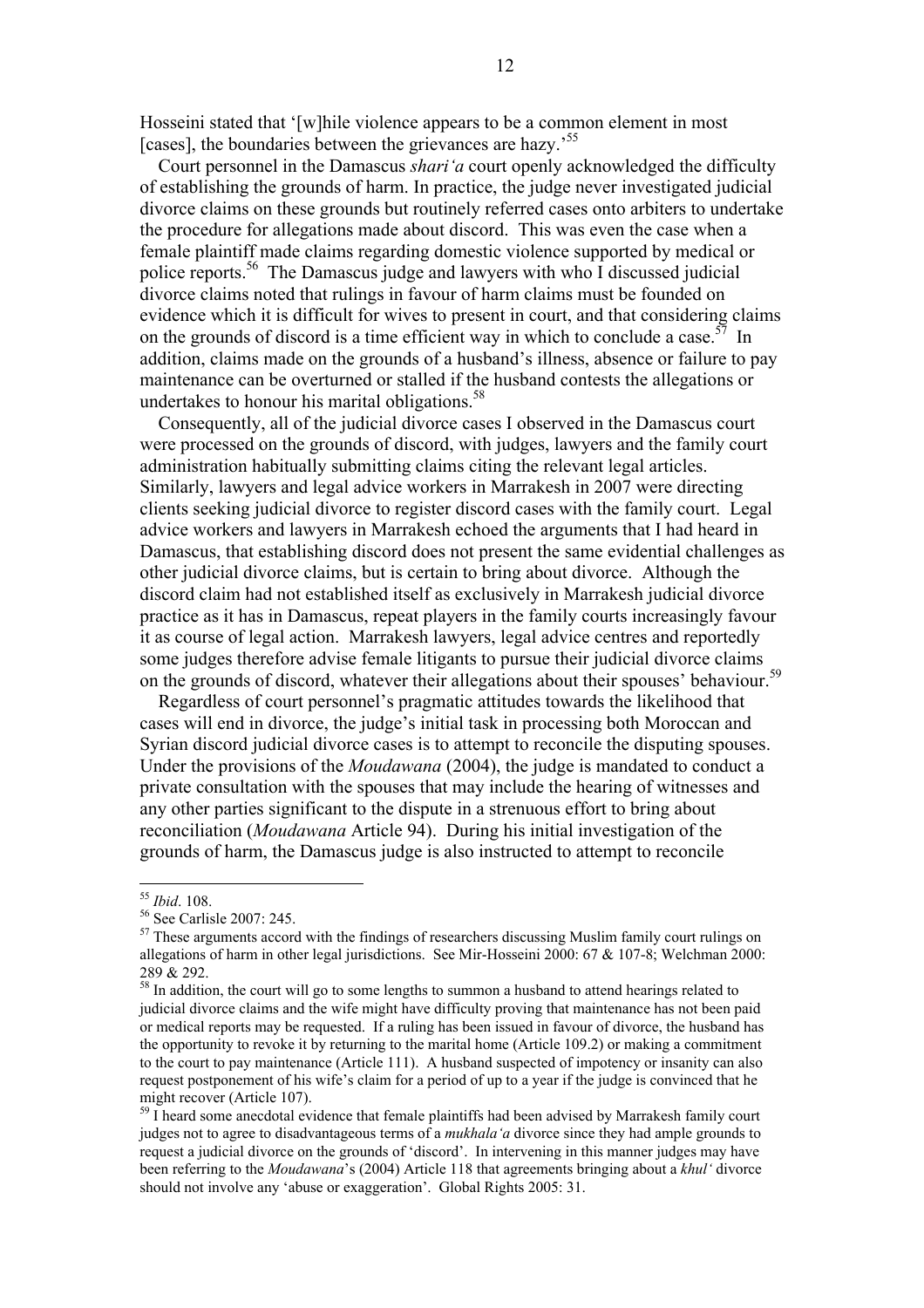spouses (SPSL Article 112:2). As I have already noted, in practice the Damascus judge bypassed consideration of the possibility of harm, however judicial divorce claims were a significant enough aspect of the judge's work for these first consultations to be regularly timetabled into his week. These appearances were brief and formulaic and there was limited, if any, exploration of the claimant's marital circumstances or their grounds for complaint. Typically the claimant or their lawyer simply confirmed the continuation of the case and were given a month in which to reconsider reconciliation.<sup>60</sup>

 Moroccan lawyers and legal advice workers reported judges as often having insufficient time in which to listen to spouses' complaints or attempt to effect reconciliation.<sup>61</sup> In both Syria and Morocco, judges who fail to reconcile spouses should allow a month before re-attempting to resolve the dispute (SPSL Article 112.3, *Moudawana* Article 82). If the claimant persists in requesting divorce, however, the judge should appoint two arbiters to investigate and try to reconcile the couple (SPSL Article 112.3 & 113, *Moudawana* Article 95). While Moroccan law does not specify characteristics of these arbiters beyond referring to 'two persons who can assume this role' (*Moudawana* Article 95), Syrian law explicitly mandates a judge to appoint arbiters 'from the families of the spouses, or otherwise persons who the judge considers to possess the ability to bring about reconciliation.<sup>52</sup>

 The Damascus court in which I was based heard up to half a dozen judicial divorce claims a week, with each second judicial session taking up to twenty minutes. $63$  After their perfunctory initial meeting, the judge asked the claimant in this subsequent meeting to explain the nature of their complaint. If the respondent was also present, he or she was given the opportunity to rebut the claimant's statement. <sup>64</sup> This exchange often broke down into a continuation of the ongoing dispute itself with the claimant and respondent interrupting, contradicting or denying the other's account. The judge usually offered advice on marital life, challenged harsh criticism of one spouse by another and strongly urged reconciliation. There was no written record of this session, which nevertheless had a formal character in that the judge both emphasised the court's interest in resolving the dispute and handed over the case to the arbiters under his direction.

 An interesting aspect to established Damascus family court procedure with regard to these cases is that the arbiters appointed by the judge were invariably professionals. Although there is provision for the appointment of arbiters from the spouses' families (Article 112:3), the claimant was neither informed of this option nor asked about their preferences. Spouses were simply told to attend the court on one of the two days in the week on which the arbiters attached to the court were present.<sup>65</sup> Lawyers colluded in this process, since it is court routine, and case files record lawyers making

 <sup>60</sup> Article 112:3 SPSL (1953) Alami & Hinchcliffe 1996: 234.

<sup>61</sup> For similar findings, see Boukassi 2007: 200.

<sup>&</sup>lt;sup>62</sup> Article 112: 3 SPSL (1953) Alami & Hinchcliffe 1996: 234-235.

<sup>&</sup>lt;sup>63</sup> In 2005 Damascus had six central *shari'a* courts, amongst which new cases were allocated equally.

 $64$  These cases, in the event that the court is satisfied that a defendant is aware of the court date, are nevertheless sent onto sessions with the arbiters, since the Article 113.2 of SPSL states that refusal of one of the spouses to attend sessions will not effect consideration of the case.

 $65$  The judge with whom I initially worked could only remember one case in his career involving nonprofessional arbiters that reached a successful judgement. The husband, who was living in Egypt, requested the appointment of arbiters from his and his wife's family. Much of the arbitration took place over the phone and the ruling from the Court of First Instance was subsequently contested but upheld by the Court of Appeal.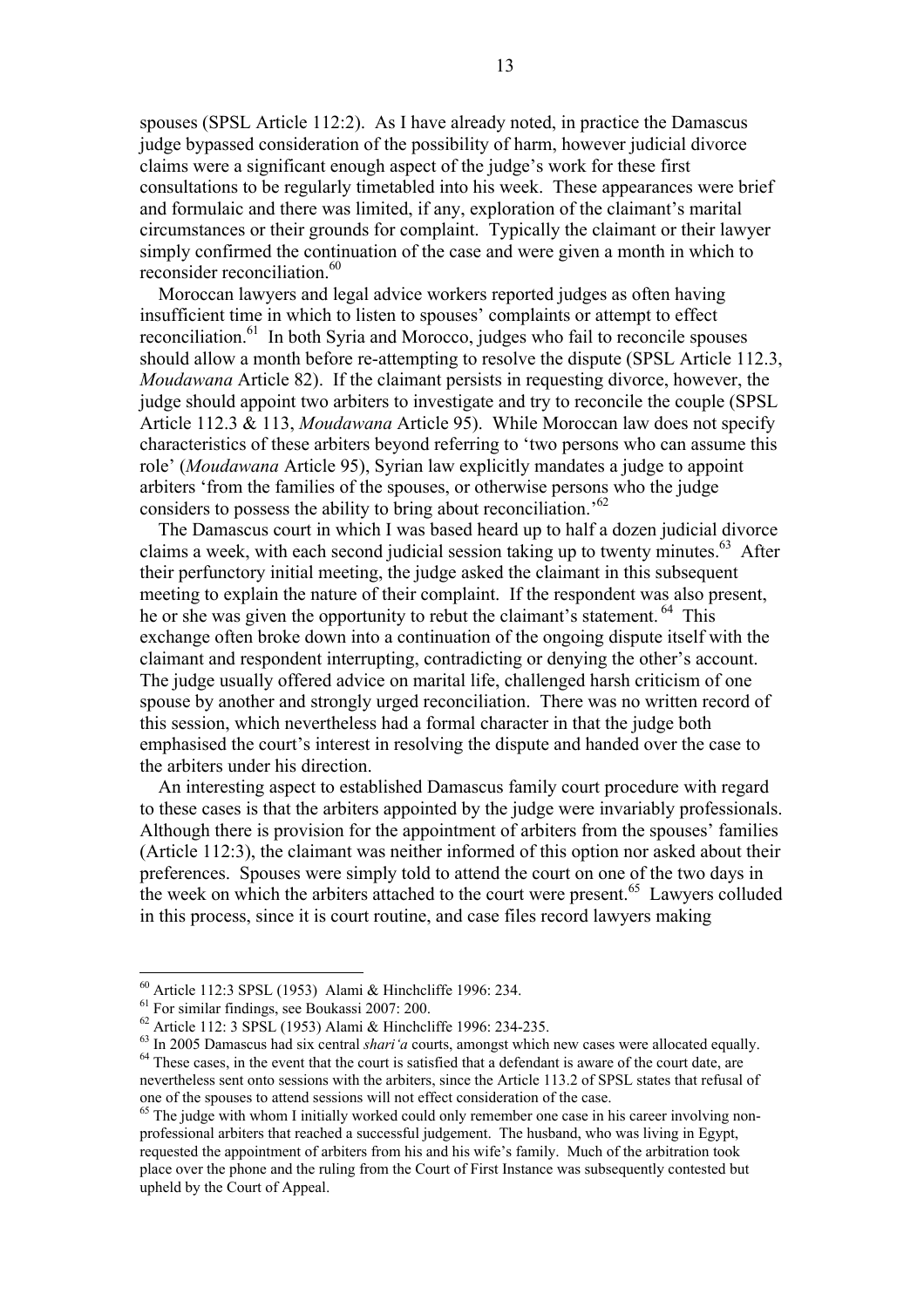statements in court at the start of the arbitration process to the effect that 'there is no one from the family who can reconcile them.'

 The question of who undertakes the arbitration sessions (*tah\*k\_m*) has significant bearing on the enactment of both the litigants' and judge's agency. Both Moroccan and Syrian law requires that arbiters try to resolve the conflict and report back to the court (SPSL Article 113-115, *Moudawana* Article 95-97). Syrian law explicitly empowers arbiters to identify the causes of the dispute and, if they are unable to resolve it, to attribute blame for the breakdown of the marriage. This attribution is formulated in the form of a recommendation on the amount of *mahr* (dower) that the wife is entitled to keep on the termination of the marriage. Article 114 states that if responsibility for the marital breakdown lies solely, or mostly, with the husband then the wife should be awarded her full financial entitlements. However, if the fault is fully, or mostly, that of the wife's, or divided equally between the spouses, then the arbiters 'should decide on a judicial divorce between them on the basis of repayment of the dower in full or in part' (SPSL Article 114.3). Furthermore, when submitting their recommendation to the court Damascus court arbiters are not required to give reasons for their decision which the judge is obliged to rule on if it has followed the correct procedure (SPSL Article 115).<sup>66</sup>

 In contrast, although Moroccan law does not specify who can be appointed as arbiters to consider judicial divorce claims on the grounds of discord, Moroccan lawyers and legal advice workers stated that judges generally appointed litigants' relatives to this task. As in Israeli state *shari'a* courts' consideration of discord claims, arbiters are not officials of the court, although they are involved in the claim on the court's behalf.<sup>67</sup> Article 97 of the *Moudawana* (2004) states that if the arbiters are unable to reconcile the spouses, 'the court shall make written mention of this in an official report of the proceedings, and grant the divorce as well as fix the vested rights to be paid … taking into account each spouse's responsibility for the cause of the separation'.<sup>68</sup> The Moroccan judge is not therefore bound, but should apparently be informed, by the arbiters' findings.

 Moroccan women's NGOs lobbying for judicial appointment of professional arbiters, argue that this role would be better undertaken by counsellors or social workers.<sup>69</sup> Legal advice workers and lawyers suggest that the appointment of family members as arbiters is likely to lead to a continuation of an on-going dispute. While Damascus arbiters give their sessions a formal character by calling witnesses and requiring them to swear an oath on the Qur'an before they testify, Moroccan informants report informality in Moroccan arbiters' conduct of judicial divorce cases. In addition, they argue, that there is a lack of anonymity in the Moroccan process, in which spouses discuss their private lives in front of family members. These critics argue that although Moroccan judges retain the authority to rule both on a judicial divorce and its financial consequences, without professional involvement in Moroccan claims they are ill-served by the arbiters' reports.

 <sup>66</sup> El-Alami & Hinchliffe 1996: 234-235.

<sup>67</sup> Abou Ramadan 2006: 266.

<sup>&</sup>lt;sup>68</sup> Global Rights 2005: 27.

<sup>69</sup> For similar findings see Boukassi 2007: 200.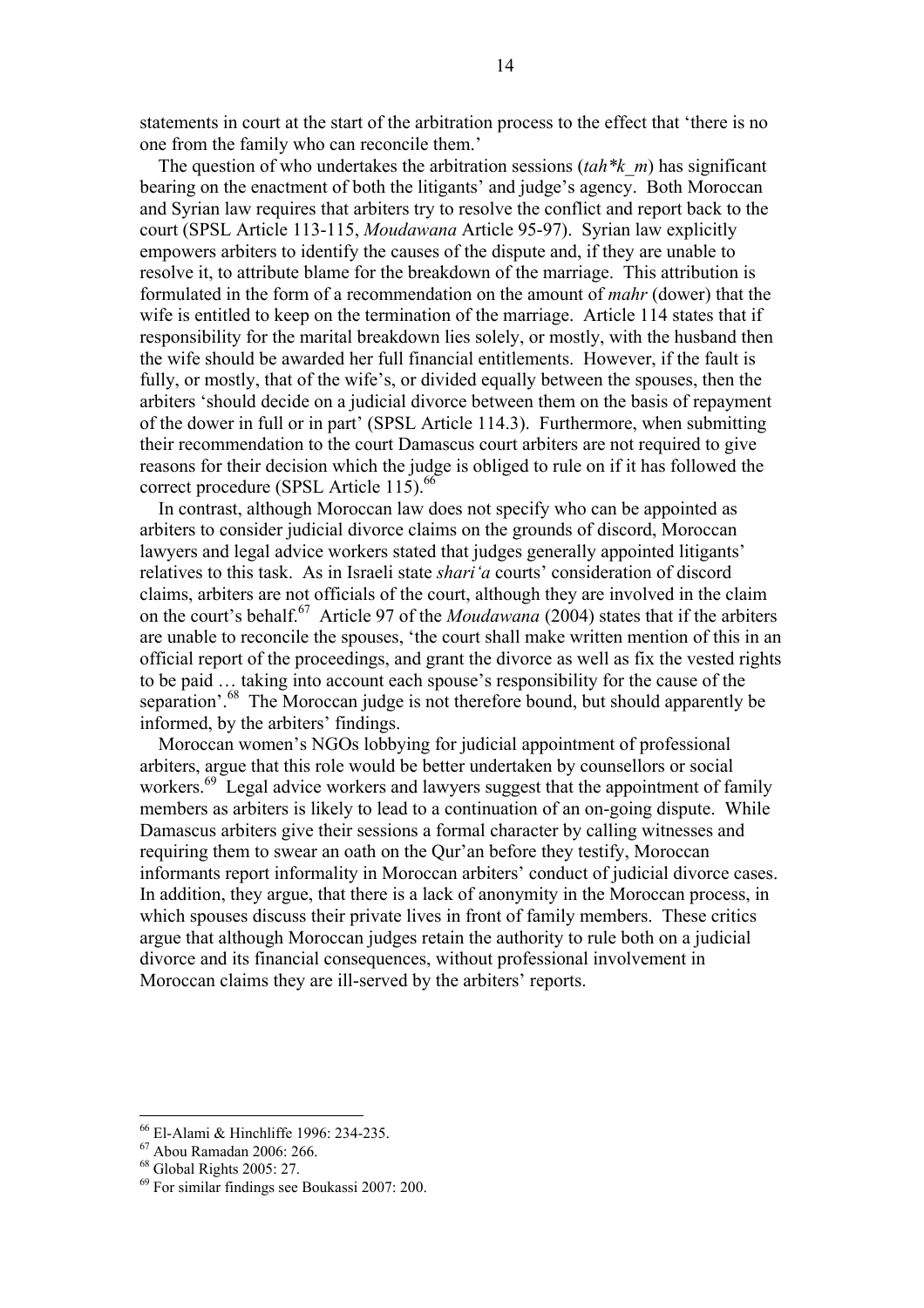# *Litigants' Claims, Court Responses and Financial Rulings*

Moroccan NGO assessments of family court practice shortly after the 2004 reform noted failures to observe the proper procedure for judicial divorce and confusion amongst some judges as to the interpretation of the legal definition of discord, but my fieldwork suggests that all claims made for judicial divorce on these grounds are now granted in both Marrakesh and Damascus.<sup>70</sup> In the Damascus court, women seeking divorce are directed to submit their claim on the grounds of discord rather than harm, their relatives are sidelined in the appointment of arbiters and lawyers' requests for judicial rulings on financial compensation are ignored. As a result, the court efficiently processes judicial divorce claims, routinely granting divorce to persistent claimants and awarding financial settlements. Much legal practice in the Marrakesh family courts reflects this procedure, with legal advice workers, sympathetic lawyers and apparently some court personnel, advising women to request divorce on the grounds of discord rather than harm on the understanding that their claim will be successful. Litigants' agency to make and try to establish a claim of harm seems therefore to be constrained both by the institutional structures of evidential requirements and by legal professionals' shared understanding of efficacious legal practice.

 The institutional structure of legal rules, court procedure, financial costs and access to legal advice seem predisposed towards the granting of judicial divorce claims on the grounds of discord. This outcome is largely founded in judges' interpretations of the provisions 'open' character, and the lack of formal evidential standards that have to be met in order for a ruling to be procedurally correct. During interviews about their attitudes to some of the reforms contained in the *Moudawana* (2004), Moroccan judges cited twenty-eight claims justifying the granting of a 'discord' divorce, including poor treatment of the wife, incompatibility between the spouses, a change in the husband's character, physical violence, adultery, a lack of respect, the husband's addiction to drugs or alcohol, the wife's discovery that the husband is unemployed and demands for 'unnatural' sexual intercourse.<sup>71</sup> Damascus arbiters heard very similar claims and noted matters that also included indifference to children, the wife's failure to take care of the home, interference or hostility from in-laws, disloyalty, the husband's meanness or wife's profligacy and the existence of a co-wife.

 However, although the granting of divorce in Damascus and Marrakesh family courts is almost a certainty, the financial outcome of such rulings is less predictable. Claims made by litigants and their witnesses during judicial divorce hearings, and court personnel's assessments of claims are central not only as the basis for judicial rulings on divorce, but also on its financial consequences. Article 84 of the *Moudawana* (2004) outlines ex-wives financial entitlements following judicial divorce as 'the delayed dowry if appropriate, maintenance for the *idda'* (legal waiting period) and the consolation gift, which is assessed based on the length of the marriage, the financial means of the husband, the reasons for the repudiation, and the

 <sup>70</sup> See Centre D'Informations et D'Observation des Femmes Marocaines (2006). I did hear of one recent judicial divorce claim in Marrakesh in which the judge refused to rule in favour of the claimant. The wife, who was the claimant, had been married to her husband for three days when she lodged her claim with the family court. Her husband had apparently been imprisoned the day after the marriage. The lawyer who told me about this case said that the judge felt the couple had not been married sufficiently long to know whether their marriage was in 'discord'.

<sup>71</sup> Zeidguy 2007: 225-226.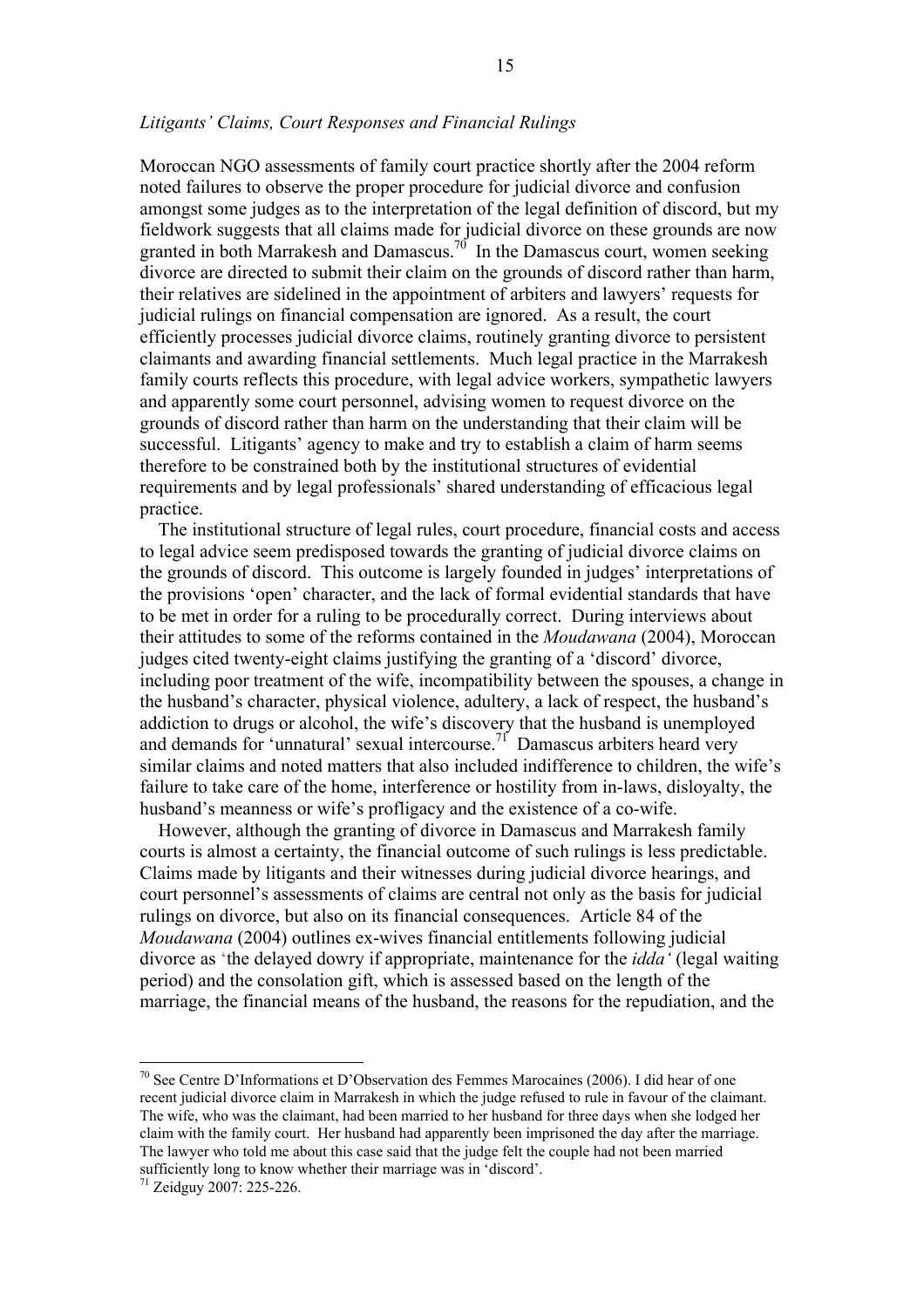degree to which the husband has abused this right.<sup>72</sup> Following discord divorce, judges are therefore obliged to award wives all of the financial entitlements that would flow from repudiation, but have discretion as to whether to grant an additional award of *mut'a* (compensation) depending on the court's assessment as to who is at fault for the marital breakdown.

 The SPSL (1953) differs quite significantly from the *Moudawana* (2004) both in reflecting the attribution of blame in the amount of *mahr* that the ex-wife will receive, and in making separate provision through Articles 116-117 allowing for financial compensation of women who have been divorced 'without reasonable cause' and who will suffer 'misery and hardship'.<sup>73</sup> The Syrian judge is not mandated to consider the SPSL's provision for financial compensation when processing judicial divorce claims, but must rule on what proportion of a wife's *mahr* the husband should pay.<sup>74</sup> In practice, although lawyers sometimes quoted Articles 116-117 in their submissions to the court, the judge did not make any awards of *mut'a* during my fieldwork, and stated that he could not remember a single case in his career in which he granted a claim for compensation following a divorce.

 In spite of the institutional bias against *mut'a* awards in Damascus, and the guarantee of full entitlement to *mahr* in Marrakesh, there remains a lot to be financially gained or lost by spouses in a judicial divorce case. Marrakeshi husbands can be penalised through court rulings awarding compensation payments in favour of their wives, in addition to the cost of any unpaid *mahr*. Judicial divorce rulings I encountered in Damascus awarded women anything from 40% to 100% of their *mahr*, which could constitute a significant expense to men. However, despite the similarity in the unpredictable financial circumstances of Marrakesh and Damascus family court judicial divorces, the structures through which courts make awards differ. This is largely due to which court personnel have agency in the decision making process. Damascus procedure requires spouses to attend four sessions with professional arbiters who evaluate their cases during sessions in which social structures are mobilised and make recommendations which the family court judge will rubber stamp.<sup>75</sup> In contrast, Marrakesh lawyers and legal advisers stated that judges tend to make awards based on the duration of the marriage and the husband's income, rather than their evaluations of the causes of marital discord. Some Moroccan lawyers argued that judicial awards appeared to be arbitrary, with apparently little scope for female claimants to explain their case.

 $72$  Article 84 continues that: 'During the iddat period the wife remains in the conjugal home, or, if need be, in a suitable home based on her and the husband's financial situation. Failing this, the court shall fix an amount of money to cover housing expenses to be deposited with the court as part of the vested rights due to the wife.' Article 84, *Moudawana* (2004).

 $73$  Article 117, SPSL (1953).

<sup>&</sup>lt;sup>74</sup> Although *mahr* is payable by the husband to the wife on the conclusion of their marriage, social practices vary. The agreed sum is usually split into a prompt and a deferred amount, and was recorded on marriage contracts in Damascus as amount of that was due immediately (*mu'ajjal*), and an amount that should be paid later (*mu'ajjal*) in the event of divorce or the husband's death. In practice, many men do not pay the prompt sum in Damascus and owe it to their wives as a debt. This arrangement is authorised by the court. Legal workers and lawyers in Marrakesh said that most Moroccan women do receive their *mahr* in full or in part on contracting their marriage.<br><sup>75</sup> However, if the respondent to a judicial divorce request fails to attend this does not invalidate the

arbitration process. Article 113:2, SPSL (1953).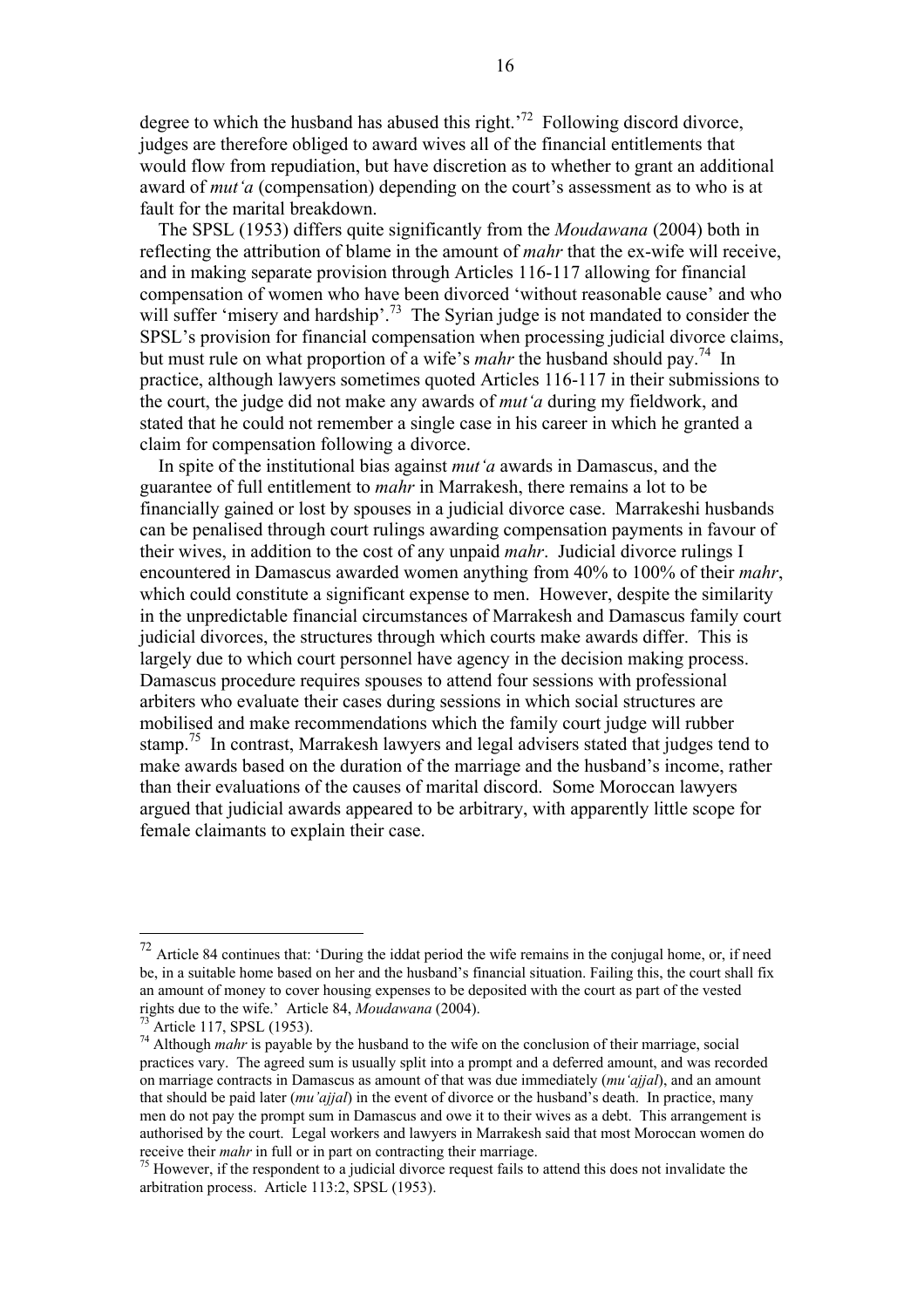# *The Damascus Arbiters and the Mobilization of Social Structures*

Damascus arbiters' recommendations to the court regarding rulings on judicial divorce claims are largely the product of the mobilization of social structures by spouses, their families and friends, attending lawyers and the arbiters themselves. As I have noted, discord and its financial consequences, can be read as an 'open norm' in the legal rules. In addition, the arbiters' final report to the *shari'a* court does not have to contain justifications for their recommendation, and the judge is obliged to abide by the arbiters' opinion as long as the judicial divorce process has been procedurally correct.<sup>76</sup> This procedure clearly allows arbiters considerable authority in conducting and concluding judicial divorce cases.

 F.A., one of the two Damascus arbiters whose work I observed most frequently, described the important qualities required from arbiters as knowledge of the law and the *shari'a*, an understanding of how people 'are', and familiarity with the working of society in general. He noted that people of all types came to the sessions (trendy, religious, poor etc.) and from all walks of life (military officers, doctors, engineers, electricians); the arbiters' task was to understand each way of thinking. In addition, he often clarified the process in the terms laid down by the legal rules as 1/ to attempt to achieve reconciliation (*sulh*) between the spouses, 2/ to promote open discussion of all the issues,  $3/$  to understand the spouses' problems,  $\&$ ,  $4/$  to apportion responsibility for the discord.

 Arbiters' enactment of agency in undertaking these tasks, and the dynamics of their interactions with spouses, their families, lawyers and friends, demonstrated behaviour that both reinforced and contested social structures. These brief descriptions are not exhaustive, and the interactions involved could be open to variant interpretations. However, these limited examples from my field notes do illustrate the diversity of arbiter's behaviours and claims, which both negotiate and reproduce social structures during the judicial divorce process:

# 1/ *prompting*,

She becomes tearful and struggles to continue calmly. She is advised by F.A. to take her time and that they are here to listen to her.

 "I don't want to put any ideas into your head, say whatever you want." F.A. seems to be tracing the marriage from its origins in an attempt to pinpoint the origins of the problem. "What was the kind of irritation? Someone hits, someone drinks, someone else likes women…"

### 2/ *direct questions*,

The Fs ask her if he is mean, to which she responds vividly.

#### 3/ *overt disapproval*,

Before they married, she explains, she hoped for a husband who prayed, did not curse and enjoyed home life but was to discover that: "He's a man who loves parties and girls and cafes." F.A. intervenes to remind her that it is unnecessary to air everything since we are here to attempt reconciliation. She does not object.

 <sup>76</sup> Article 115, SPSL (1953).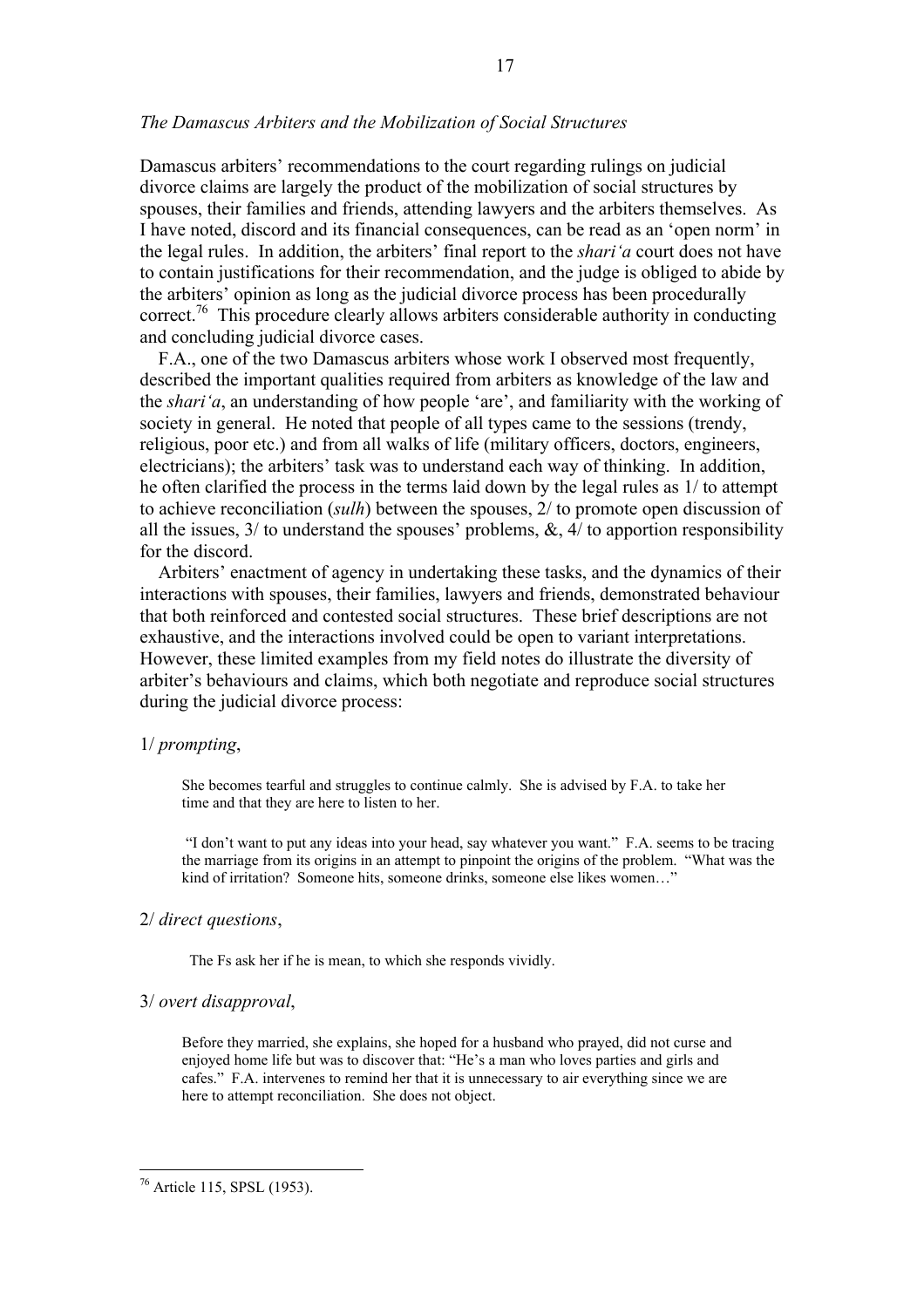F.A. asks her what happened to this love? Where did it go? He argues that it isn't possible for such a strong attachment to simply disappear.

# 4/ *placing onus on couple (ie. to meet)*,

Following this the husband urges her to speak only to interrupt her forcefully when she's three or four words into what she's got to say. He isn't chastised by either of the F's. F.A. suggests that he buy her a mobile phone so that they can stay in touch, but he says that he's already offered to do that.

When the husband arrives F.A. ushers them into the second room where they are left alone for a quarter of an hour-or-so…

#### 5/ *non-response,*

 At this point she leaves her first person narrative to ask: "What am I supposed to do?" Neither of the arbiters respond.

### 6/ *rule giving/moral boundaries (either regarding the legal process or in general life*),

They begin to argue vociferously during which he shouts: "Every word is a lie!" He's nearly in tears. F.A. calls them to order by noting that: "You've not come for the sake of money ... Why is there no order to this discussion?" He refers to the Qur'an and reprimands the husband for calling his wife a liar: "You're bigger than this. If you think something isn't true then say 'it isn't true' like that."

F.A.'s winding up of the session is interesting since he takes on the mantle of speaking for the husband, while preventing the husband from interrupting with an opinion of his own. "He's a good man, he yearns for you, he appreciates that you are honest." It's at this point that the husband tries to interrupt and is shushed. "If he furnishes the house, will you think about reconciliation?"

 The F's later explain to me that this wife left the marital home, angered by her husband's second marriage, but later returned. She's now demanding that he rent her separate accommodation. Which the F's feel he clearly can't afford. I ask if it's her right to demand it. F.A. replies that both wives are entitled to equal financial maintenance, accommodation and sexual access. But that the husband is poor and agreed to a substantial dower payment, so they have to be practical about all of this.

### 7/ *religious instruction*,

F.A.'s manner alters between friendly familarity, stern (during which he quotes from the *ahadith*) and fatherly.

The husband repeats the bare facts of their marriage several times; that she is 2 \_ years older than him and had 2 children from a previous marriage. He says that his mother cried on the phone when she heard the news. F.A. interrupts him to cite marriage between Prophet Muhammad and Khadija.

## 8/ *legal advice*,

She has recently agreed to reconciliation after sessions in which she alleged that her husband used to hit her. She returned to the house 15 days ago. The 5-point list that she shows F.M gives some insight into her thinking about this decision, it includes a request that the husband to stop the violence and to acknowledge that he owes her the S£200,000 (\$4,000) that she has personally lent him. The issue of violence comes first and she opens this passage by referring to the ideal of a shared, supportive marital life.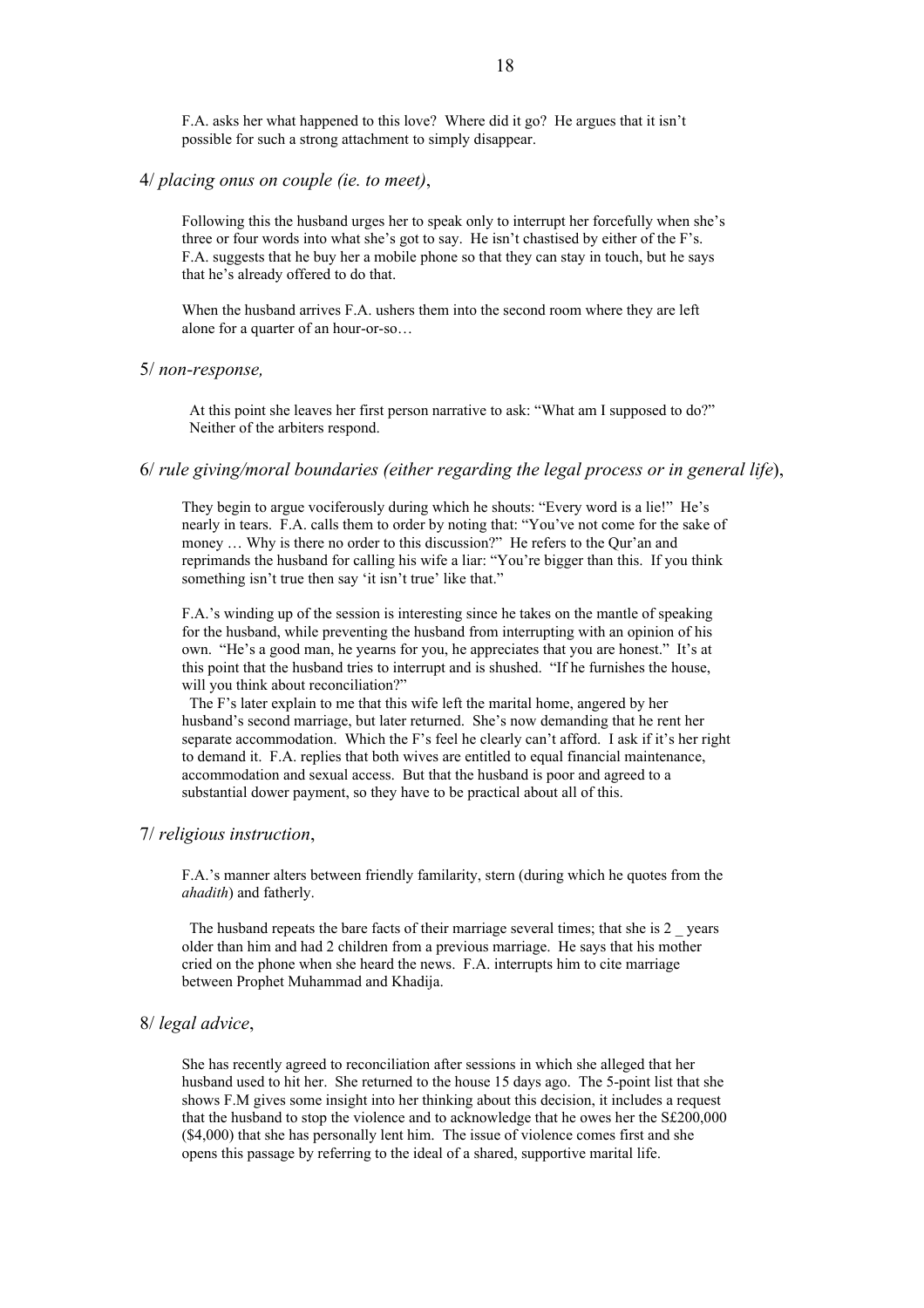F.A. is still coming in and out, so she tells F.M. that: "I'm like a man… I carry everything. Sometimes I get irritable, but he doesn't do a thing. Every day I ask him to bring milk or call the repairman or go to the market, but he says he isn't free. I'm tired."

 F.M. agrees: "It's hard if you're working and trying to keep the house comfortable." F.M. describes her list (several times) as "logical". He's still reading it when F.A. comes in and asks to be taken up to speed. During F.M.'s explanation the wife says: "He hasn't hit me for a long time."

F.M. adds the explanation to F.A.: "But she's frightened that he will hit her."

 F.M. listens as she explores her worries and tries gentle persuasion, while F.A. is the more formal referring to the children and purpose of marriage. But it's clear that her main concern is the violence: "I want you to make sure that he'll stop hitting me."

 F.A. responds very informally, including me: "You've just told us that he's – what is it Jessica? – 'stop it'."

 Still, it's noted that he hasn't turned up to this session although F.A. adds that the children are well taken care of materially. He's apparently never been to the sessions. She's due to have a meeting with her lawyer soon that he will be expected to attend and which will be a test of his commitment. She wants to know: "If he hits me where should I go? When should I do something?"

 F.M. responds that in that case she should act "immediately." He has already assured her that if things should go wrong she can reopen her divorce claim. F.A. adds that they would like her to stay in touch since it remains their responsibility to oversee the process*.* He says: "We'll miss you. Hopefully you'll be comfortable and happy."

"There are three issues: divorce, reconciliation and the dower. We can give you the divorce because we can see that your life is impossible. But for the sake of the dower we need to know who's at fault."

 F.A. adds: "We need to know the reason. Not for ourselves but for the report, because it's clear that you're upstanding and tortured. You should help us. Why? For the sake of yourself."

 She's not reassured by this and appears resentful, prompting F.A. to reassure her: "If you leave here unhappy, I swear, we will be unhappy."

 She is also worried about custody of her son, which the husband has apparently threatened to take from her. F.A. tells her that: "He has no right to claim custody until he's 13 ... no, it's changed to 15."

#### 9/ *appeals to relatives and spouses' lawyers*,

F.A. raises the possibility of a *mukhala'a* and calls in the mother to discuss it. The mother is asked for her understanding of the discord. She says that there is "no respect between the families." Most of the Fs' probing focuses on the father who the mother describes as "not humane, moral or normal at all."

F.M. asks why the divorce case was opened 1 months after the signing of the marriage contract. The mother said that she urged the daughter not to marry until she knew the husband's character better. When the Fs suggest *mukhala'a* the mother expresses doubts that the husband would agree to it after only 6 months. There is some discussion of money during which F.A. congratulates the wife on the agreed dower, and she says that she wants the full sum.

 The Fs pursue the possibility offered *mukhala'a*. During which the mother asks if the gold is the rightful property of the daughter. F.A. reples that it is, of course. But the main problem remains the father, who the mother says: "Is not normal, that's not just me saying it, anyone who meets him would say the same thing."

## 10/ *proposing resolutions*.

This leads F.A. into suggesting that a solution to the wife's dilemma might be an agreement of *mukhula'a*. The wife doesn't know what this is and has to have it explained by her lawyer. She's not happy and demands: "How will I live?" F.A. asks the wife if determinedly set on divorce to which she replies: "Every story I hear (about him) I become more determined to reject him."…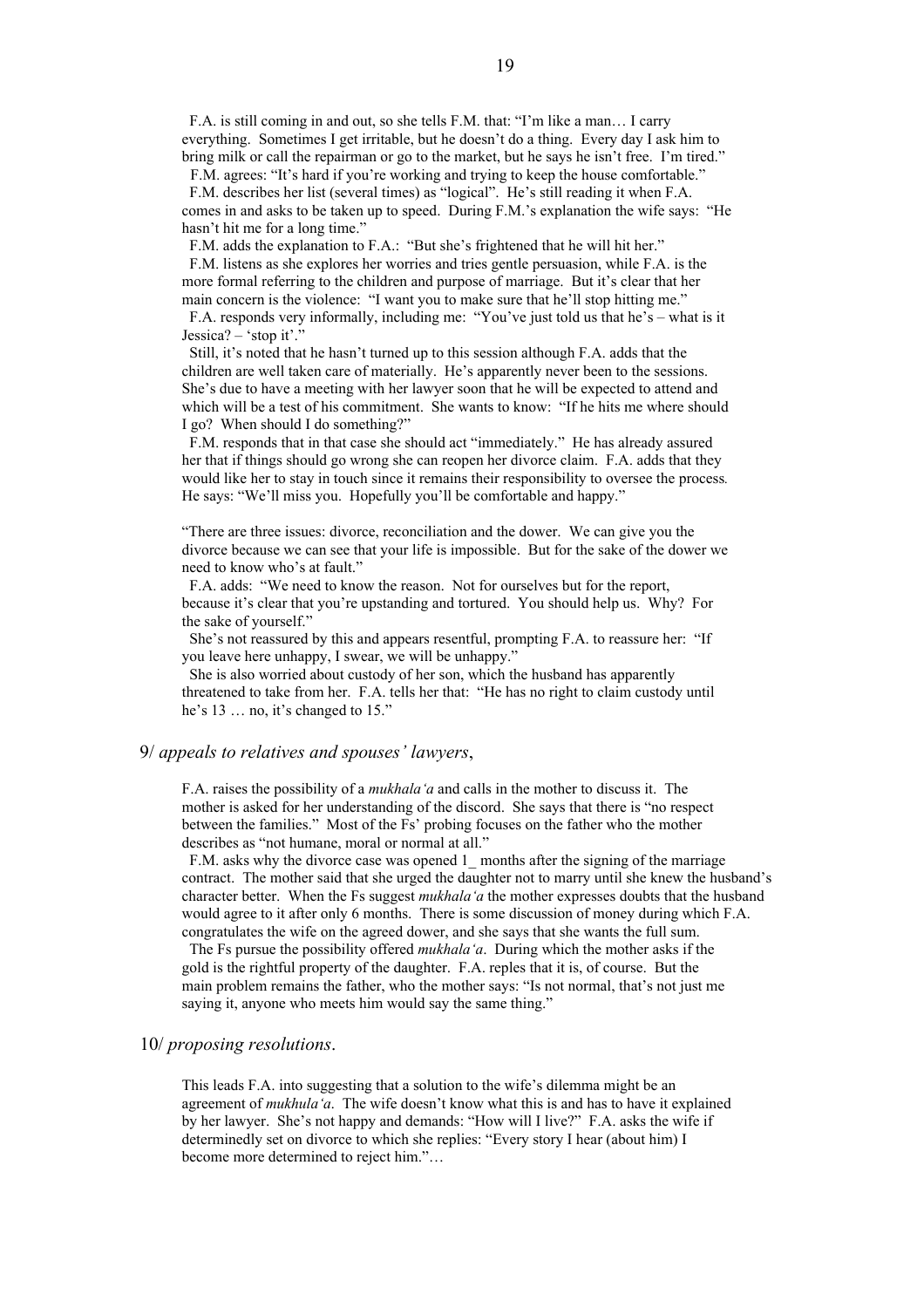Still urging her to consider *mukhula'a* F.A. suggests that she suggest a settlement of S£100,000 to her husband and reassures her that it would be finalised officially in the office.

The husband hands an envelope containing the backdated maintenance payments over to the wife in the office. This is an act about which he appears slightly self-conscious. He feigns snatching it back which makes everyone laugh. But F.A. strictly instructs her: "Don't give it to him and don't give it to your family. It's for the house." To which she nods her understanding.

F.A. underlines it by firmly telling him: "The children have need of you [financially]."

 Although the arbiters' involvement in the process is institutional, their understanding of the causes of marital discord in each case was highly dependent on social claims. In enacting their agency, arbiters often asserted the institutional structures of the legal process and their own court authorised authority empowering them to ask questions (2) and elicit information (1). They also attempted to sanction what they perceived as behaviour that disrupted the possibility of reconciliation and made it clear that spouses should submit to this aspect of the process (4). Other assertions of their professionalism might be in apparently partisan support of one spouse (6) or when providing legal reassurance or direction (7). However, arbiters would also defer to spouses and lawyers in order to try to secure a resolution (9) and they would appeal directly to spouses to try to reach an agreement (10). If these attempts were unsuccessful, arbiters would award divorces to persistent claimants and frankly told me that very few couples reconciled once legal proceedings had begun.

With a view to this legal conclusion, arbiters were attuned to spouses claims, complaints and concerns (1, 2, 3, 6, 7, 9, 10), although they sometimes seemed to find it difficult to know how to respond (2). As repeat players in the judicial divorce process, the arbiters had extensive experience of spouses' alleged difficulties and were practiced at responding reflexively to each case. In undertaking the sessions arbiters were able to draw on 'characterization of a given situation against the background of past patterns of experience' in considering 'possible trajectories of action' that may have moved the process along or concluded a case.<sup>77</sup>

 Wives and husbands entering the judicial divorce process had no previous experience of it, although lawyers or court personnel may have previously briefed them about it. Spouses were aware of the arbiters' authority within sessions and, informed that frankness would benefit their claims, demonstrated a complex enactment of agency:

### 11/ *challenge*,

While he's out she asks: "What will be the justice from the sitting?"

 F.A. takes a phone call and gestures for F.M to continue with the session. But when he asks the husband to begin, he retorts that he'd prefer to wait for F.A.'s full attention. (This is the third example of behaviour during this session that might be perceived as defiant – the husband previously having previously left to go to the pharmacist and taken notes as the Fs and his wife were speaking. F.M. later mentions it to F.A. judgementally.)

<sup>&</sup>lt;sup>77</sup> Emirbayer & Mische 1998: 997-8.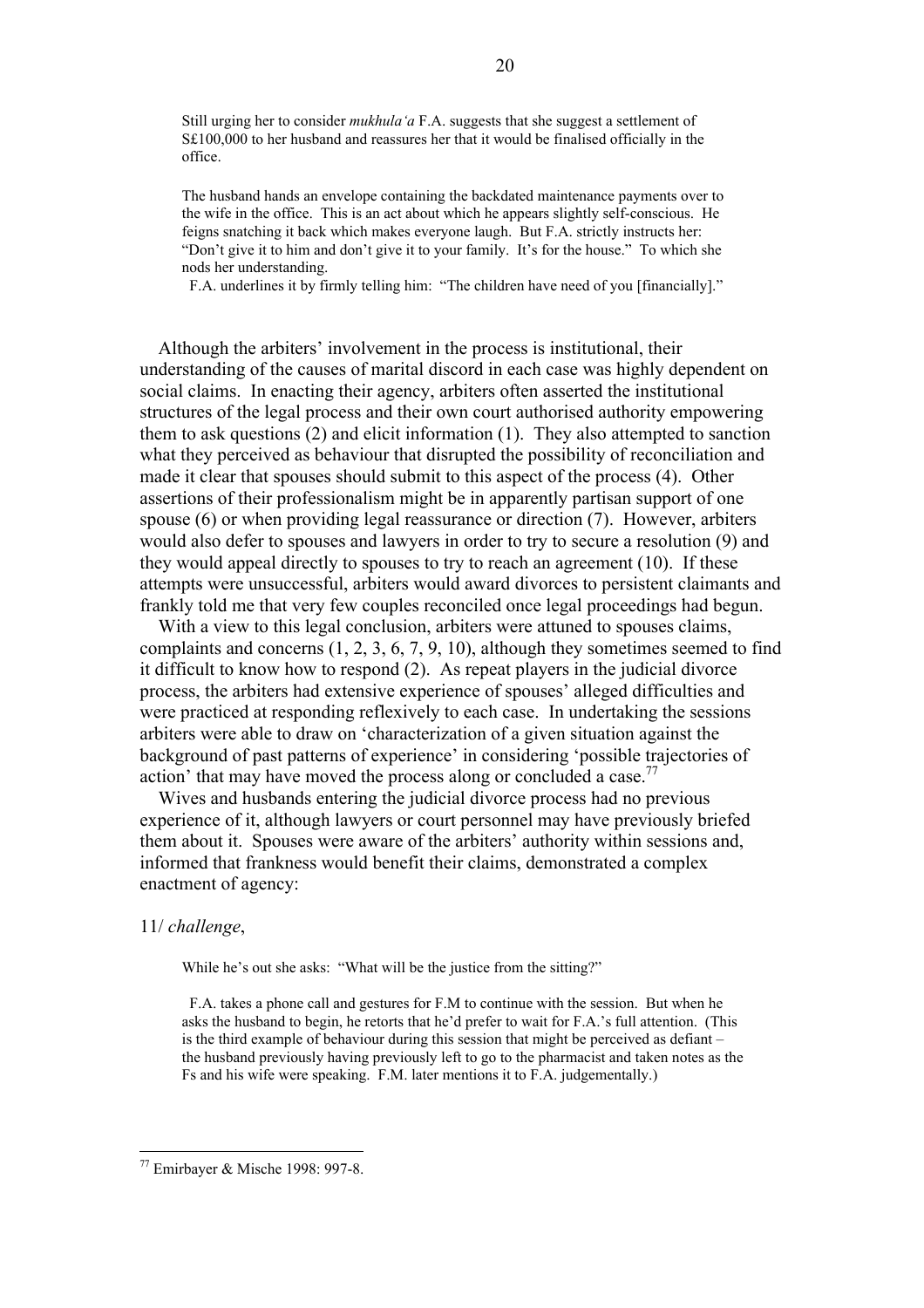She notes that they had a wedding party, but only because he insisted on it despite her lack of enthusiasm since he loves celebrations.

He repeats several times the bare facts of their marriage; that she is 2 vears older than him and had 2 children from a previous marriage. He says that his mother cried on the phone when she heard the news.

She too wants to talk about violence: "The first thing is that he hits me." She says that it started after she became pregnant. She lost the foetus at three months. Her husband disputes this saying it was 4 months. She becomes irritated and settles the date at 3 months. She claims that she had a miscarriage after he assaulted her. He doesn't deny hitting her, but said it was light and that he can't have been responsible for her losing the baby.

In addition, she alleges that he dislikes her family. He says insulting things about them. He counters that her sister had a kitten with blue eyes and that she and her family joked that it looked like him.

### 13/ *assent (including receptivity to arbiters prompts)*,

F.A. stresses the need for communication. The husband insists that a wife should trust her husband. He says he's heard her father shouting while they're on the phone together: "Don't talk to him!" F.A reminds them that their marriage is their business. He advises them to go out together with the children to a nice restaurant with a garden. She says she can't be alone with them (I think because they'll argue) and he says that her father has banned her from the house. But F.A. persists with his suggestion that they have a change of scene.

 At this point the husband's mobile rings, he picks it up, checks the number and turns it off. F.M. jokes that he should answer the phone in front of his wife so that she can hear who's calling him. The husband is pressing the suggestion that they eat out together as she leaves. Afterwards he remains in the room to explain to the Fs that he is often greeted by girls in the street because he's given them swimming lessons. He teaches girls aged 14-19 and is often recommended by the pool staff as a teacher.

### 14/ *self-definition (ie. as hard-working, honest, religious)*,

F.M asks her if she was provided with any new clothing and she says not. She claims that while her co-wife is well provided for, she has barely any comforts. He promises to bring pieces of furniture, but they never materialise.

 The husband says that he works as much as he can, but he has 5 other children and if he doesn't work they won't eat. He continues with an elaborate description of her poor housekeeping – drawing out lines of dust along the edge of the room with his finger. In reply to F.A.'s question, he says that they live in a traditional house in which: "Everyone has their own room to go to." They were married in 2001 after a 2 month engagement.

 F.M asks if he equally divides out his nights, which he says that he does and she doesn't contest this. The husband states that he wants to reconcile.

### 15/ *pleading*,

At this point she leaves her first person narrative to ask: "What am I supposed to do?"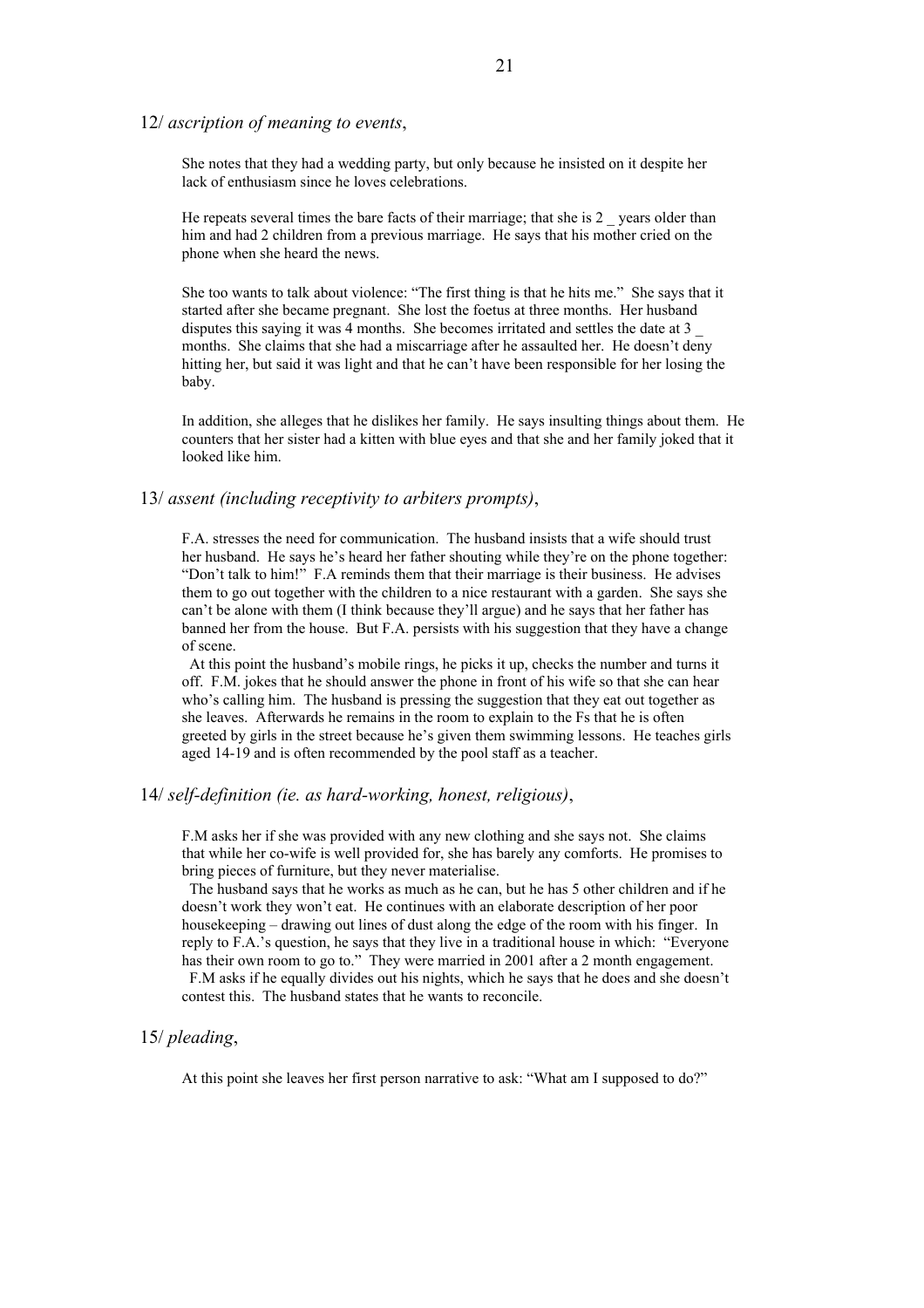They sit down and he opens by stating that she is his "life" and his "eyes" whilst presenting her with a small red silk purse. She turns her face away from the purse, which he persists in trying to show her. F.A. encourages us to eat and drink and the husband urges his wife to comply, but she (almost silently) refuses. F.A. asks him to translate what is going on for me. He turns to me and says in English: "Tell my wife to come back to me. She is my eyes, my ….[pause]". I offer "Life?" He replies: "Yes. She must come back. Tell her this. She understands you."

### 16/ *silence,*

Before they married, she explains, she hoped for a husband who prayed, did not curse and enjoyed home life but was to discover that: "He's a man who loves parties and girls and cafes." F.A. intervenes to remind her that it is unnecessary to air everything since we are here to attempt reconciliation. She does not object.

F.A. asks if it was a love match? She seems shy of answering this question, but confirms it. She's also asked (twice?) if her family approved of the match. They did. When asked how the relationship developed he says that they met though mutual friends at university and that it progressed through phone calls to the engagement. F.A. asks if they had a wedding party and is surprised ("Why not?") when she says that they didn't. She replies the neither of them thought it was important.

F.A. then seems to be trying to encourage the husband into making some declaration of love, but he just sits with his head slightly hanging and looking embarrassed. He just about manages a nod in response to the question: "Do you want her?"

# 17/ *deference to family/lawyer*,

Her father opens by saying of the husband that: "He has no compassion, morals or manners." He continues by saying that: "This guy doesn't like work. He likes drinking, smoking, bad company and 'women of the night'... [pause] ..If you know what I mean.' He doesn't pay the bills (father claims to have paid a S£500 electricity bill), doesn't repay loans and wants to take the house. The father says at one point that: "I'm worried that this case will lead her to go back to him."

 Then there is the matter of the violence. The father asks the daughter to explain what happened which makes her clearly upset. She says that he hit her and threw her to the floor. The father repeats this last part almost word for word.

## 18/ *persistence/repetition*,

The husband tries to interrupt frequently using some polite, but insistent phrase; sometimes is reproached by F.A. and occasionally allowed to continue.

### 19/ *religious/moral argument,*

The wife's brother is frank about the sexual problems in his sister's marriage. He complains that he and the husband had a conversation in which the husband said that he liked to have intercourse five or six times a day. He comments: "Are we animals?"

The next witnesses are the husband's sisters. F.A. remarks that they look alike as they hand over their ID cards. There is a slightly broader, initially more vocal sister (S1) and a slighter, increasingly talkative sister (S2). When he asks if they had any personal differences with the wife, S1 replies: "Not before all this."

 S1's first criticism is of the wife's general comportment. She mentions a "skirt like this" indicating a length just over the knee. She describes how the wife would stick her chest out provocatively in public and wore full make-up. "You know how when women sit on the bus they carry themselves like this [pulls her knees tight together and hunches over slightly] and if there's a man sitting next to them put their handbag in between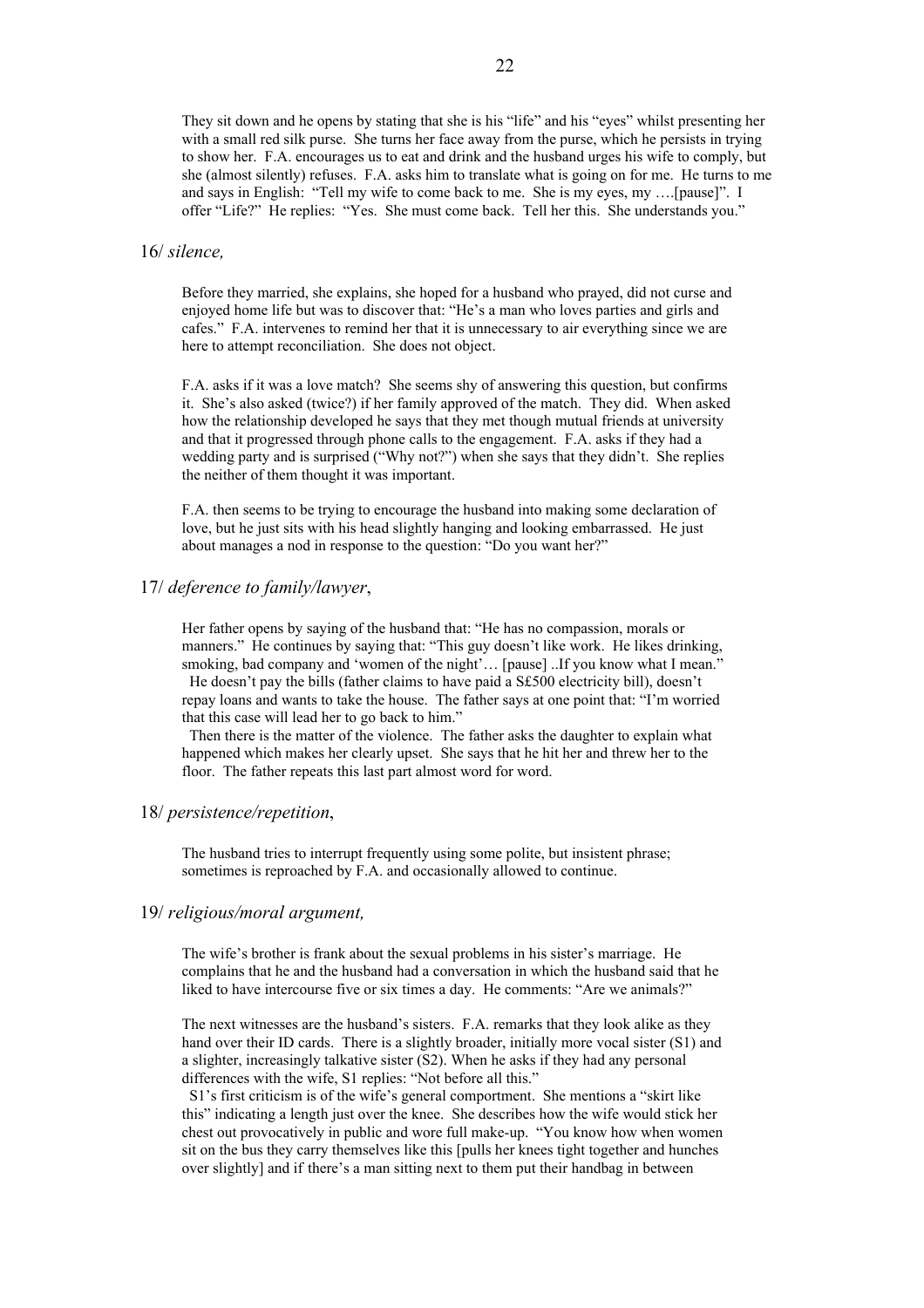[mimes pushing handbag down beside her thigh] like this? Not her. She'd sit spread out."

 S1 describes how the relationship prior to the marriage was long and fraught. She says that she advised the wife: "It's better that you leave him." Although the couple were engaged the relationship did subsequently break up. "We were surprised when the same girl was back after 2 years… We like women to be appropriately dressed." The strains continued after the marriage with S1 claiming that: "There was war between them. Always, always. I was the peacemaker between them<sup>"</sup>

# 20/ *ignoring the process*

They begin arguing vociferously during which he shouts: "Every word is a lie!" He's nearly in tears. F.A. calls them to order by noting that: "You've not come for the sake of money ... Why is there no order to this discussion?"

 Together with behaviour that perhaps replicates (13, 15, 16) and challenges (11, 20) the institutional structures of the legal process and the arbiters' authority, spouses mobilise social structures by trying to appeal to assert their own interpretations of events (12), impose self-definitions (14), defer to an alternative authority (17) or insist that arbiters acknowledge a repeated complaint (18). It is clear from these interactions that the interpretation and relevance of arguments and claims referenced to social structures are highly contestable during the sessions. While many wives remembered their wedding party as a happy occasion during the sessions, a description of disagreements about whether to hold one could highlight a husband's alleged profligacy (12). Disputes about a husband's failure to adequately provide for his family could equally be reconfigured as evidence of his carefulness to be equally fair to all of his dependents (14).

 When their references to social structures was challenged by arbiters or elicited their apparent disapproval (16, 18, 20), spouses reflexive responses included renewed self-justification (13), elaboration of earlier statements (14), avoidance of conflict (16) or persistent repetition (18). This behaviour concords with Emirbayer and Mische's depiction of actors' enacting 'relationships to the past through a retrospectiveprospective process of *identification*, in which possible trajectories are located against a backdrop of prior typifications from experience, and relationships to the present through *experimentation*, in which alternative courses of action are tentatively enacted in response to emerging current situations.'78

# *Agency and Marrakesh Family Court Judicial Divorce Rulings*

In processing judicial divorce claims, Damascus court appointed arbiters are at least partly dependent on spouses' assessments and interpretations of their marriages; encouraging open discussion (7,14), tolerating highly expressed emotions (4, 5, 8, 10, 11, 12, 15, 19) and noting persistent claims (7,18). One of several institutional aspects to the Damascus and Marrakesh judicial divorce processes, the appointment of court ordered arbiters facilitates efficient legal conclusions to cases. As a result, persistent female claimants in Damascus and Marrakesh are guaranteed a judicial divorce regardless of their class, judicial attitudes or the types of evidence they can present to the court.

<sup>&</sup>lt;sup>78</sup> Emirbayer & Mische 1998: 988.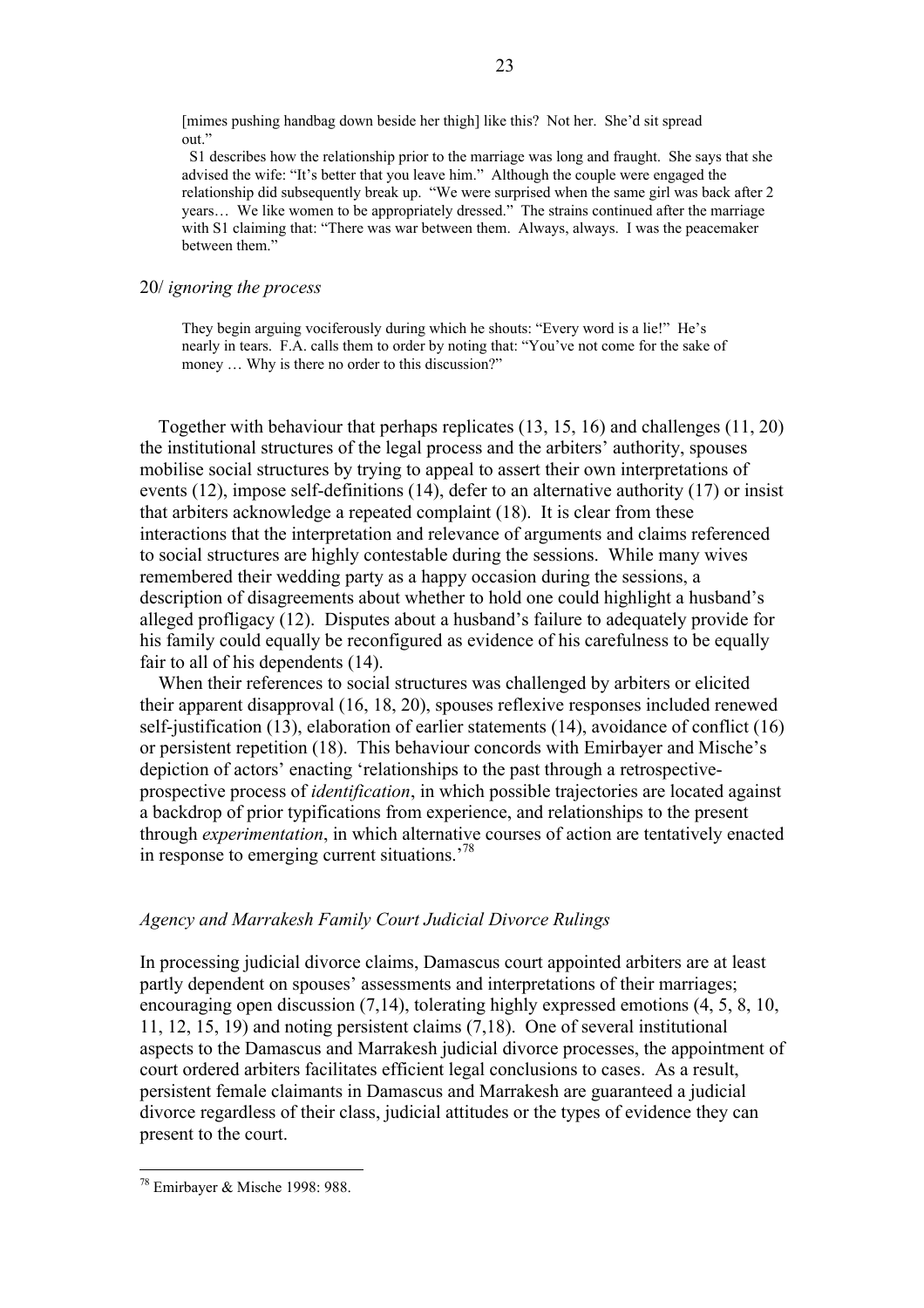Parallels between actors' enactment of agency in respect of mobilising social structures during hearings are less certain, since the Damascus and Marrakesh legal systems differ both in their allocation of agency to court personnel and the potential for the mobilisation of social structures by spouses. Damascus judicial divorce cases are simultaneously arenas in which power is negotiated, norms are mobilised in ingenious ways and claims are artfully deployed, and fields in which these strategies are limited, shaped and enabled by judicial attitudes, state legal rules, and social structures. While lawyers' describe similar dynamics in Marrakesh judicial divorce cases, and legal advice workers urge female claimants to be frank when making claims in front of the family court judiciary, the court process is reported as being brief with little time accorded to hearing women's complaints or their reasons for requesting divorce. The structural possibilities allowing women to assert their interpretations of events therefore appear more favourable in the Damascus judicial divorce context.

 In pressing the significance of their evaluation of events and arguing that they are deserving of some financial award, women in Damascus replicate some social structures by responding to arbiters' prompts and mobilising widely recognised social norms (such as honesty, chastity, hard work), but are able to contest and negotiate others (authority, appropriate gender roles). This enabling of agency is a product of the 'openness' of discord to various interpretations, the duration of the arbitration process and the authority invested in experienced arbiters to make binding recommendations to the court. Moroccan lawyers argue that similar enactment of agency by female claimants in Marrakesh is problematic, since family court judges do not fully explore the origins of discord, and cannot rely on information provided by the arbiters. As a result, they argue, Marrakesh court compensation awards are unrelated to the facts of a marriage other than its duration and the husband's income.

*This paper is the result of post-doctoral participation in an ISIM based research project 'Family law: public debates and everyday life'. I would like to thank my supervisor Professor Annelies Moors, the Institute for the Study of Islam in the Modern World in Leiden and NIMAR in Rabat for their support, research leads and constructive criticism. I am also grateful to several Moroccan NGOs for their time and the invaluable information they provided regarding women's strategies in the family court. Non-government funded networks providing legal advice through centres d'ecoute can be contacted at lddf@iam.net.ma & anaruz@menara.ma.*

# *Bibliography*

Abou Ramadan, M 'Divorce Reform in the Shari'a Court of Appeals in Israel (1992- 2003)' *Islamic Law & Society* 13.2 2006: 242-274

Alami Mchichi, H 'Changement Social et Perceptions du Nouveau Code de la Famille' in *La Code de la Famille: Perceptions et Pratique Judiciaire* ed. M. Benradi, H. Alami M'chichi, A. Ounnir, M. Mouaquit, F. Zohra Boukaissi, & R. Zeldguy Friedrich Ebert Stifung 2007: 27-88

Antoun, R T 'The Islamic Court, The Islamic Judge and the Accommodation of Traditions' *International Journal of Middle Eastern Study, 12* 1980: 455-457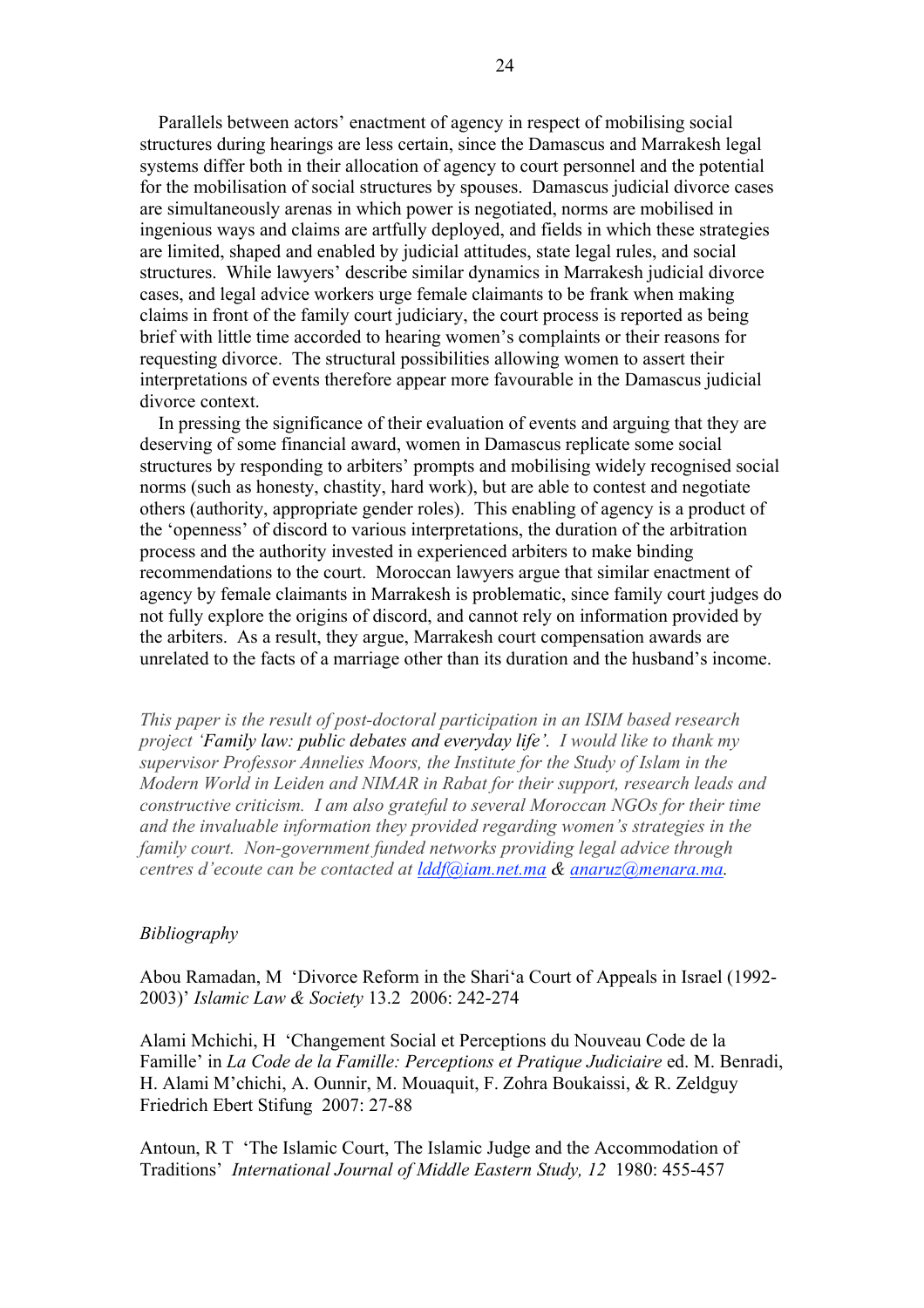Bargach, J 'An Ambiguous Discourse of Rights: The 2004 Family Law Reform in Morocco' *Hawwa* 3,2 2005: 245-266

Benhabib, S 'Feminism and the Question of Postmodernism' in *The Polity Reader in Gender Studies* Cambridge: Polity Press in association with Blackwell Publishers 2004: 76-92

Boukassi, F Z 'Du Déroulement des Audiences à la Section de la Justice de la Famille Près les Tribunaux de Première Instance de Rabat' in *La Code de la Famille: Perceptions et Pratique Judiciaire* ed. M. Benradi, H. Alami M'chichi, A. Ounnir, M. Mouaquit, F. Zohra Boukaissi, & R. Zeldguy Friedrich Ebert Stifung 2007: 189-216

Brittan, A 'The Symbolic Dimension of Law and Control' in in Podgorecki, A & Whelan, C J (eds) *Sociological Approaches to Law* Croom Helm 1981: 167-185

Buskens, L 'Recent Debates on Family Law Reform in Morocco: Islamic Law as Politics in an Emerging Public Sphere' *IL&S* 10,1 2003: 70-131

Campbell, P J 'Morocco in Transition: Overcoming the Democratic and Human Rights Legacy of King Hassan II' *African Studies Quarterly* http://www.africa.ufl.edu/asq/v7/v7ila3.htm

Carlisle, J '*Asbab l'il-darb ktiir basita*: The Legality of Claims of Violence During Judicial Divorce Cases in Damascus' *Hawwa,* 5.2-3 2007: 239-261

Centre D'Informations et D'Observation des Femmes Marocaines, *Rapport Annuel Sur L'Application du Code de la Famille 2005* La Ligue Democratique Pour Les Droits des Femmes 2006

Drieskens, B 'What Happened? Stories, Judgements and Reconciliations' in Dupret, B & Burgat, F (eds) *Le Shaykh et le Procureur: Systemes Coutumiers et Pratiques Juridiques au Yemen et en Egypte* CEDEJ 2005: 145-158

Dupret, B 'What Is Islamic Law? Re-specifying the Question and Describing the Judge at Work in an Egyptian Context" in *Theory, Law and Culture* 2005a: 1-26

Dupret, B 'The Practice of Judging: The Egyptian Judiciary at Work in a Personal Status Case' in Masud, M K, Peters R & Powers, D (eds) *Dispensing Justice in Muslim Courts* Brill 2005b: 143-169

Dwyer, D H 'The Sexual Politics of Law in Morocco' *L&SR*, 13 1978-79: 739-756

Emirbayer, M & Mische, A 'What Is Agency?' *The American Journal of Sociology* Vol. 103, No. 4 Jan 1998: 962-1023

Global Rights *The Moroccan Family Code* (Moudawana) *of February 5, 2004: An Unofficial English Translation of the Original Arabic Text* 2005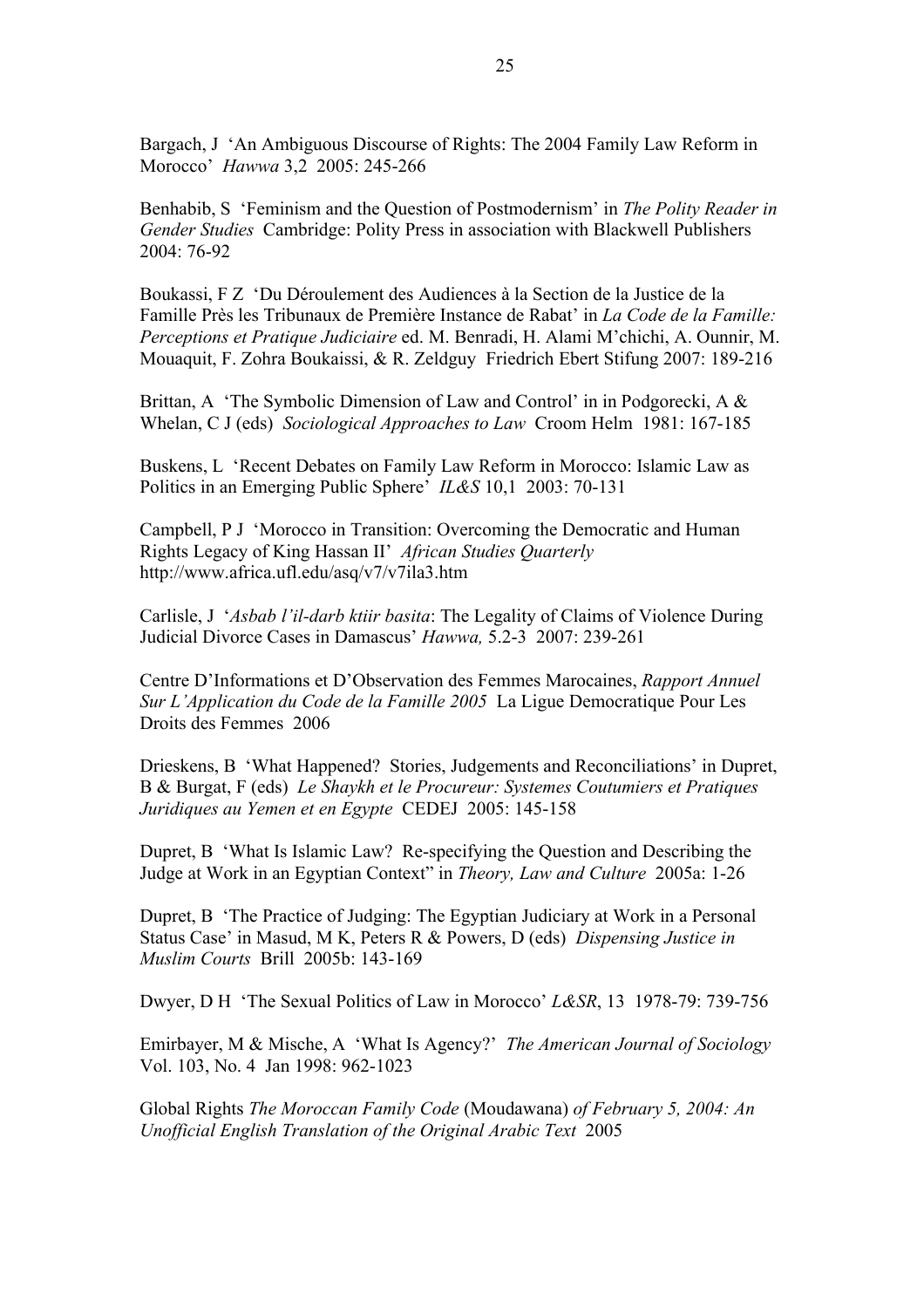Hays, S 'Structure and Agency and the Sticky Problem of Culture' *Sociological Theory* Vol. 12, No. 1 Mar 1994: 57-72

Hesselink, W M *De redelijkheid en billijkheid in het Europese privaatrecht: Good faith in European private law : proefschrift* Kluwer 1999

Hirsch, S F *Pronouncing and Perservering: Gender and the Discourses of Disputing in an African Islamic Court* The University of Chicago Press 1998

Lazarus-Black, M 'Law and the Pragmatics of Inclusion: Governing Domsetic Violence in Trinidad and Tobago' *American Ethnologist* Vol. 21, No. 1 2001: 388- 416

Mahmood, S 'Agency, Performativity, and the Feminist Subject' in Armour, E T  $\&$ St Ville, S M *Bodily Citations: Religion and Judith Butler* New York: Columbia University Press 2006: 177-221

Mir-Hosseini, Z *Marriage on Trial: Islamic Family Law in Iran and Morocco* I B Tauris & Co 2000

Moors, A *Women, Property and Islam: Palestinian Experiences, 1920-1990* Cambridge University Press 1995

Moors, A 'Registering a Token Dower: The Multiple Meanings of a Legal Practice' in Dupret, B, Drieskens B & Moors, A *Narratives of Truth in Islamic Law* I.B. Tauris 2008: 85-104

Shehada, N *Justice Without Drama: Enacting Family Law in Gaza City Shari'a Court* Shaker Publishing 2005

Vatuk, S '"Where Will She Go? What Will She Do?": Paternalism toward Women in the Administration of Muslim Personal Status Law in Contemporary India' in *Religion and Personal Law in Secular India: A Call to Judgement* ed. G J Larson Bloomington: Indiana 2001: 226-248

Vatuk, S 'Domestic Violence and Marital Breakdown in India: A View from the Family Courts' in Fruzzeti, L & Tenhunen, S (eds.) *Culture, Power and Agency: Gender in Indian Ethnography* Kolkata: Stree 2006

Welchman, L *Beyond the Code: Muslim Family Law and the Shar'i Judiciary in the Palestinian West Bank* Kluwer Law International 2000

Welchman, L *Women and Muslim Family Laws in Arab States: A Comparative Overview of Textual Development and Advocacy* Amsterdam University Press 2007

Wurth, A 'A Sana'a Court: The Family and the Ability to Negotiate' *Islamic Law and Society* Vol. 2, No. 3 1995: 320-340